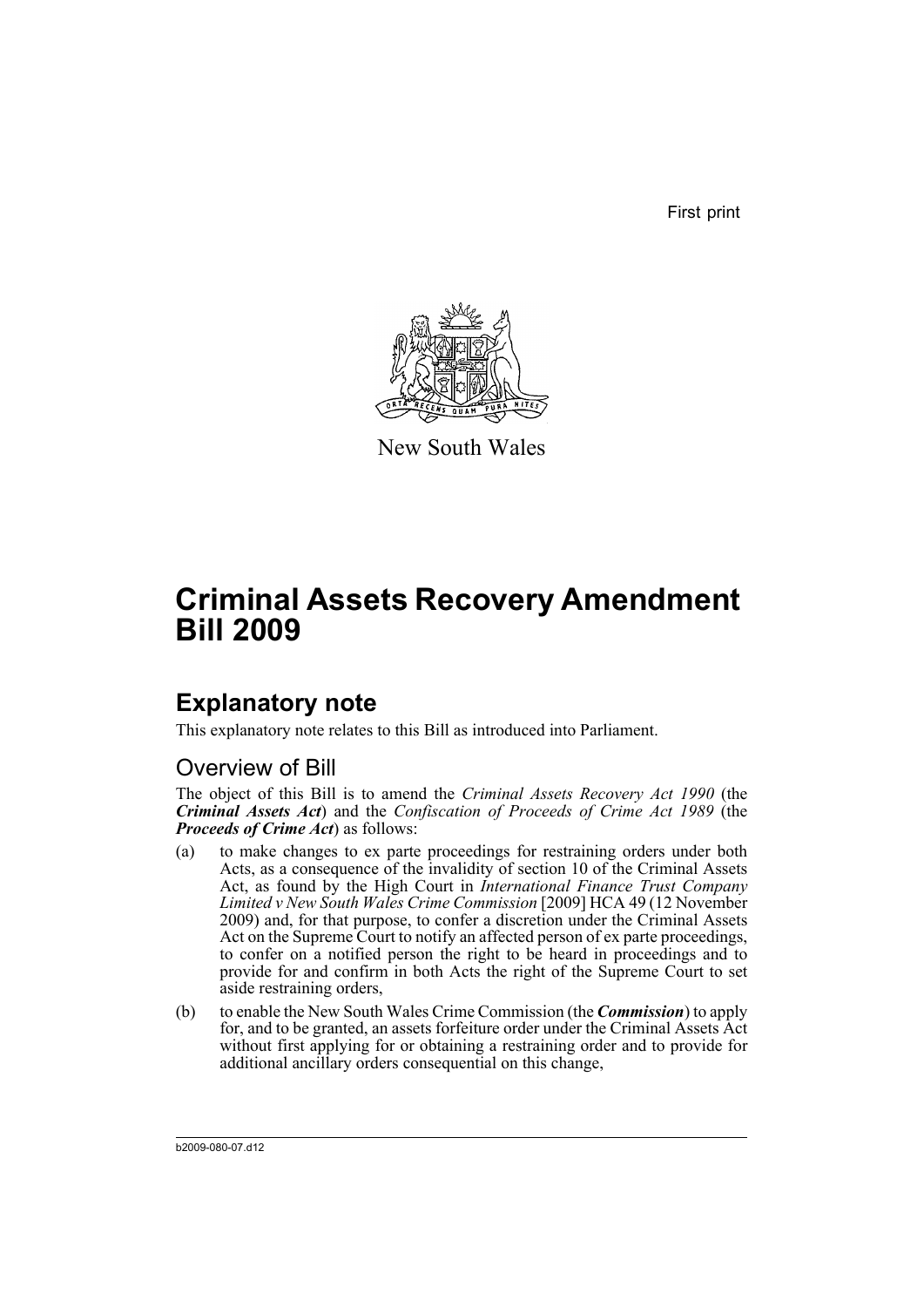Explanatory note

- (c) to continue, by force of the Criminal Assets Act, the effect of restraining orders that are not set aside or discharged by a court before the proposed Act commences,
- (d) to exclude the State and employees of the State, or other persons acting for the State, from liability and claims for compensation and relief in relation to invalid restraining orders or assets forfeiture orders founded on invalid restraining orders under the Criminal Assets Act,
- (e) to preserve current assets forfeiture orders under the Criminal Assets Act that were founded on invalid restraining orders,
- (f) to make other consequential amendments and to enact other savings and transitional provisions.

## Outline of provisions

**Clause 1** sets out the name (also called the short title) of the proposed Act.

**Clause 2** provides for the commencement of the proposed Act on the date of assent to the proposed Act.

## **Schedule 1 Amendment of Criminal Assets Recovery Act 1990 No 23**

#### **Changes to restraining order procedures**

The Criminal Assets Act currently requires applications for restraining orders, that is, orders restraining persons from disposing or otherwise dealing with or attempting to dispose or otherwise deal with interests in property, to be determined in ex parte proceedings by the Supreme Court, on affidavit evidence provided by the Commission.

**Schedule 1 [3]** repeals sections 10–10B of the Criminal Assets Act, which relate to proceedings for restraining orders, and re-enacts those provisions as sections  $10-10D$ , with the following modifications and additions:

- (a) the Supreme Court is given a discretion (in proposed section 10A (4)) to require the Commission to give notice of an application for a restraining order to a person who the Court has reason to believe has an interest in the property or part of the property proposed to be subject to the order. Any person who is so notified is entitled to appear and adduce evidence at the hearing of the application. Such evidence may be considered by the Court in determining an application,
- (b) a person affected by a restraining order is given the right to apply to the Supreme Court for an order setting aside a restraining order. The Court may set aside the order on the ground that the Commission has failed to establish that there are reasonable grounds for the suspicion on which the order was based or if the applicant establishes that the order was obtained illegally or not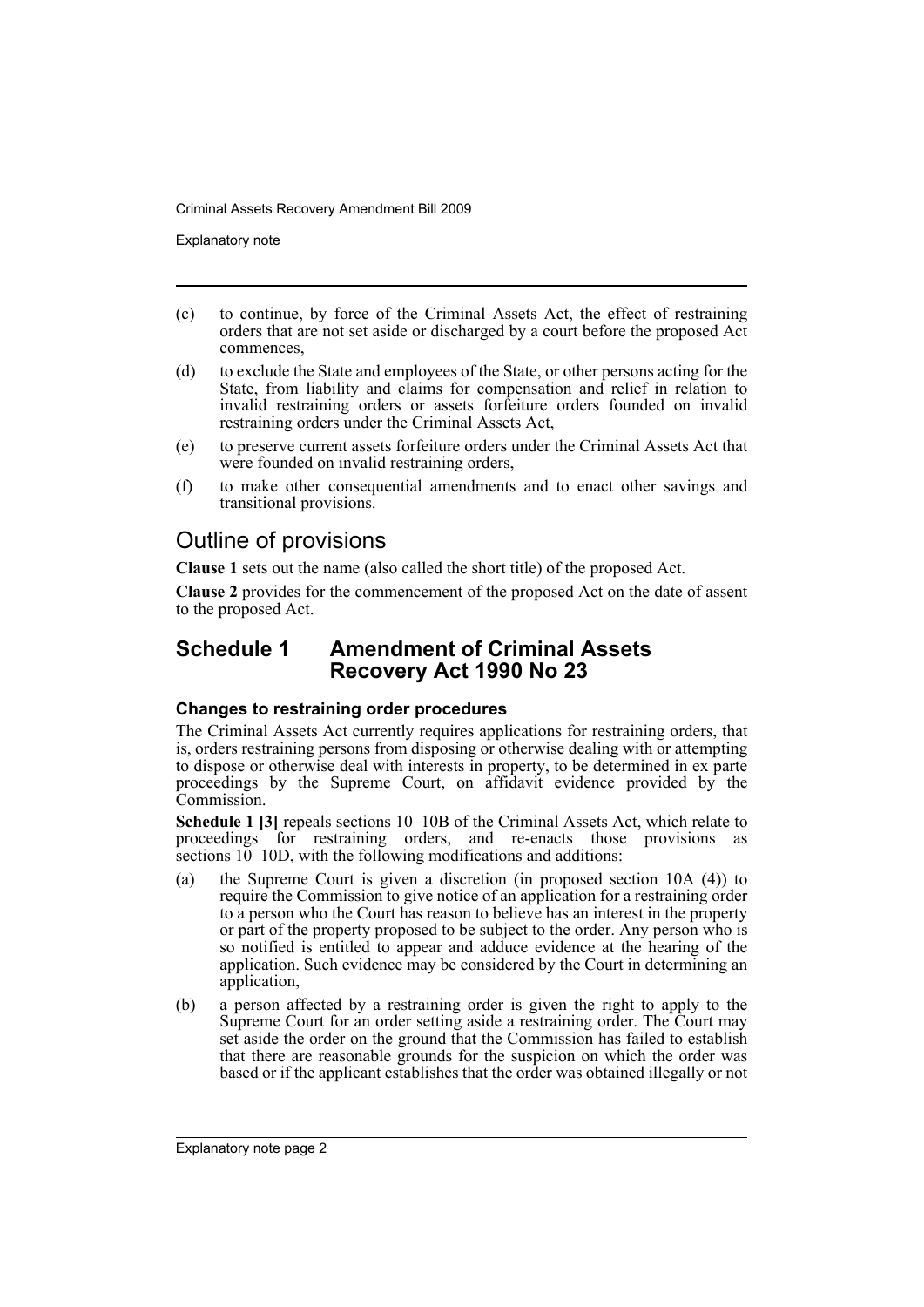Explanatory note

in good faith. An application is generally required to be made within 28 days of notice of the restraining order,

- (c) the procedures for telephone applications for restraining orders have been integrated with the other provisions relating to applications for restraining orders,
- (d) the provisions are re-ordered.

**Schedule 1 [1], [7], [8], [10] and [11]** make consequential amendments.

**Schedule 1 [2]** updates a definition of *rules of court*, so that the expression will apply to rules of the Supreme Court under the *Uniform Civil Procedure Rules 2005*.

#### **Changes to procedures for assets forfeiture orders**

Currently, an assets forfeiture order, that is, an order forfeiting to, and vesting in, the Crown, assets in property, can only be made if those assets are subject to a restraining order.

**Schedule 1 [5]** enables the Supreme Court to make an assets forfeiture order without the requirement for a restraining order to be in force in respect of the relevant interests in property. The interests in property that can be the subject of an assets forfeiture order are the same kinds of interests that can be the subject of a restraining order and the Commission may still apply for a restraining order before or at the same time as it applies for an assets forfeiture order. **Schedule 1 [4]** makes a consequential amendment.

**Schedule 1 [9]** inserts proposed Division 2B of Part 3 (proposed section 31D), as a consequence of the amendment made by **Schedule 1 [5]**. The proposed section enables the Commission to seek an order from the Supreme Court for the examination on oath of a person affected by a confiscation order (that is, an assets forfeiture order or a proceeds assessment order). The proposed section also enables the Commission to obtain an order directing a person to provide a statement about property or dealings with property. The proposed section enables the Commission to obtain orders now available under section 12 of the Criminal Assets Act for the purposes of its confiscation order proceedings (previously the ability to obtain such orders was available for assets forfeiture orders because of the linkage between applications for restraining orders and assets forfeiture proceedings). **Schedule 1 [6] and [12]** make consequential amendments.

#### **Savings and transitional provisions relating to invalid restraining orders, current assets forfeiture orders and other matters**

**Schedule 1 [13]** enables regulations containing provisions of a savings and transitional nature to be made as a consequence of the enactment of the proposed Act.

**Schedule 1 [14]** inserts proposed Part 4 (proposed clauses 15–24) of Schedule 1.

Proposed clause 15 defines words and expressions used in the Part.

Proposed clause 16 gives effect, by force of the proposed clause, to the provisions of a restraining order (a *former restraining order*), and any ancillary orders, purported to be made before 12 November 2009 (the day the High Court declared current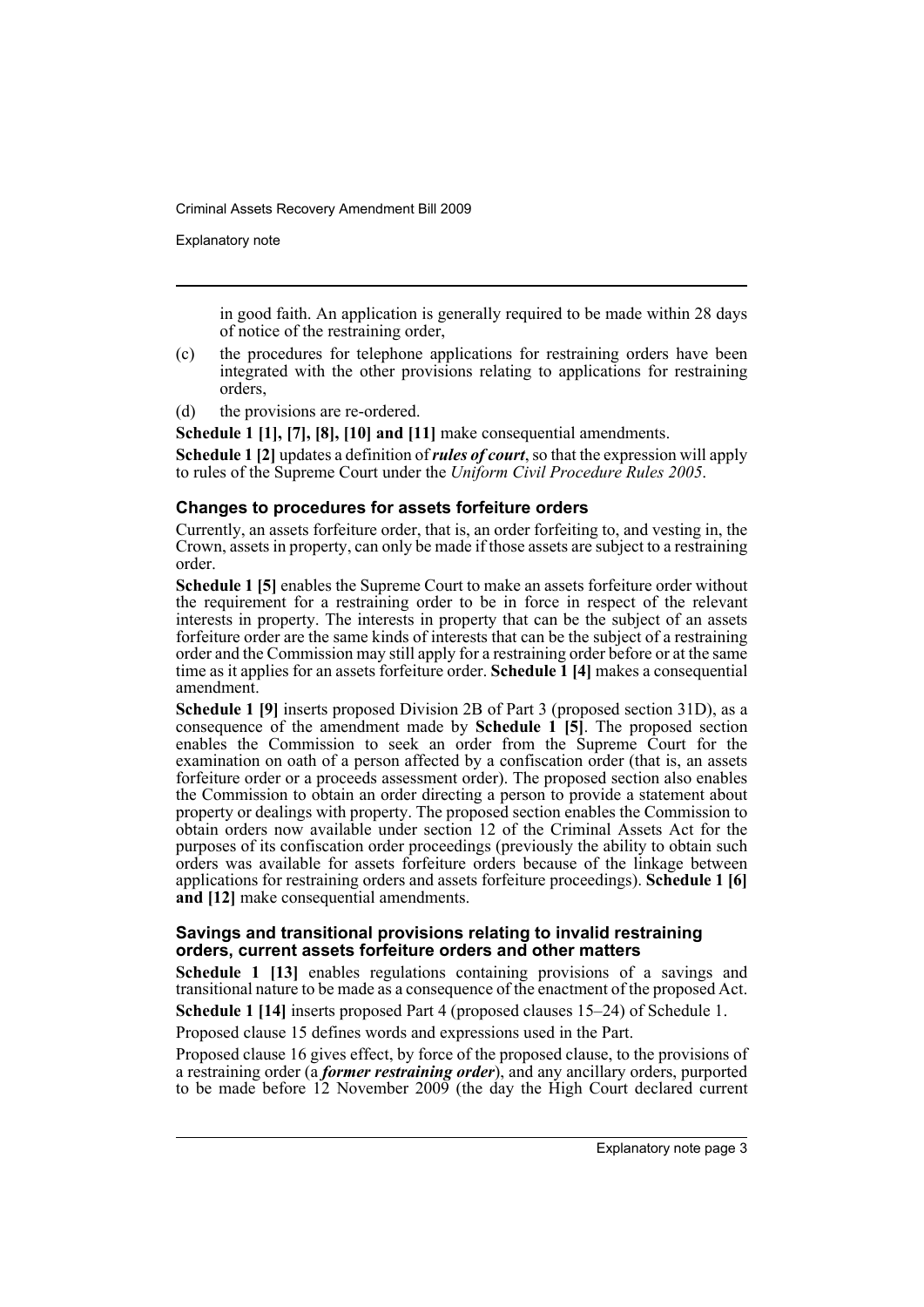Explanatory note

section 10 to be invalid) that had not ceased to be in force before that day (a *current former restraining order*). The proposed clause applies the Criminal Assets Act, and other laws, to these provisions (*restraining provisions*) as if the provisions were restraining orders and ancillary orders. The proposed clause does not give effect to any order specifically set aside by the High Court decision or to anything in respect of an order set aside after 12 November 2009 for any period after the order was set aside.

Proposed clause 17 enables restraining provisions to be set aside under proposed section 10C but requires any application for such an order to be made within 28 days of the date of assent to the proposed Act. It also prohibits restraining provisions from being the subject of an application for a review by the Supreme Court on the ground that the affidavit on which the original restraining order was based contained inadmissible evidence, on the ground that the judge who determined the application for the original order failed to supply reasons for the determination or because of the invalidity of the previous section 10. The proposed clause also enables the Supreme Court, at any time on the application of the Commission, to set aside restraining provisions.

Proposed clause 18 excludes the State (including the Commission, the NSW Trustee and Guardian and any officer, employee or agent of the Crown) from liability for various matters arising directly or indirectly from the enactment of the proposed Act and relating to former restraining orders, existing interstate restraining orders and assets forfeiture orders and orders ancillary to those orders made before the commencement of the proposed Act (*existing assets forfeiture orders*). It also excludes compensation from being payable by or on behalf of the State for any such matters. Proceedings for compensation or other relief for the purpose of restraining any action in relation to an interest in property in accordance with a former restraining order or assets forfeiture order are also prohibited.

Proposed clause 19 provides that the validity of an existing assets forfeiture order is not affected by the fact that there was no valid restraining order in force when the application for the order, or the order, was made and prohibits any challenge to its validity on that ground. Acts or omissions with respect to existing assets forfeiture orders are validated if they would be valid after the commencement of the proposed Act.

Proposed clause 20 continues current applications for assets forfeiture orders and removes any requirement that there be a restraining order before any such application can be granted.

Proposed clause 21 continues existing interstate restraining orders in force as if they were restraining orders made under proposed section 10A and validates acts or omissions with respect to those orders if they would be valid after the commencement of the proposed Act.

Proposed clause 22 prevents a person from being liable for an offence, because of the operation of proposed clause 16, if the act or omission constituting the offence did not constitute an offence when it occurred. This clause will prevent a prosecution for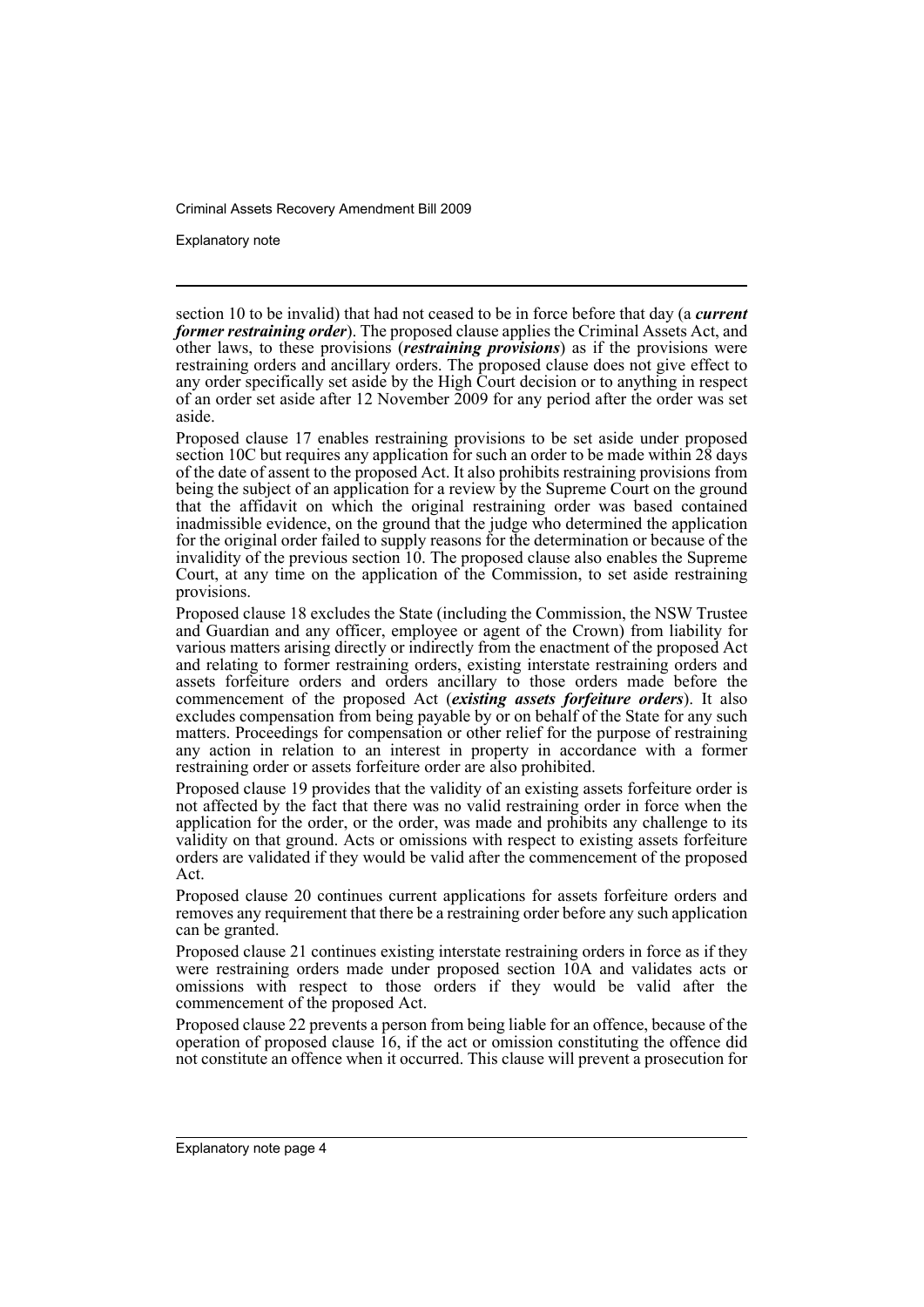Explanatory note

offences such as contravening a restraining order if the restraining order was invalid when the contravention occurred.

Proposed clause 23 removes the requirement for the Commission to cancel recordings relating to property, or withdraw any relevant caveat, because of the invalidity of current former restraining orders.

Proposed clause 24 enables savings and transitional regulations to be made that are inconsistent with the provisions of the proposed Part.

### **Schedule 2 Amendment of Confiscation of Proceeds of Crime Act 1989 No 90**

#### **Changes to restraining order procedures**

**Schedule 2 [1]** makes it clear that the Supreme Court may consider any evidence adduced from an affected party when determining an application for a restraining order. Under section 44 (1) of the Proceeds of Crime Act, the Supreme Court has a discretion, despite the ex parte proceedings, to notify an affected party who may then attend the proceedings and adduce evidence.

**Schedule 2 [2]** inserts proposed section 44A. The proposed section confirms that the ex parte procedures in the Proceeds of Crime Act for restraining orders do not prevent the Supreme Court from exercising powers, derived from rules of court (that is, the *Uniform Civil Procedure Rules 2005*) and other laws (such as its inherent power to set aside ex parte orders), to set aside or vary restraining orders or ancillary orders.

#### **Savings and transitional provisions**

**Schedule 2 [3]** enables regulations containing provisions of a savings and transitional nature to be made as a consequence of the enactment of the proposed Act.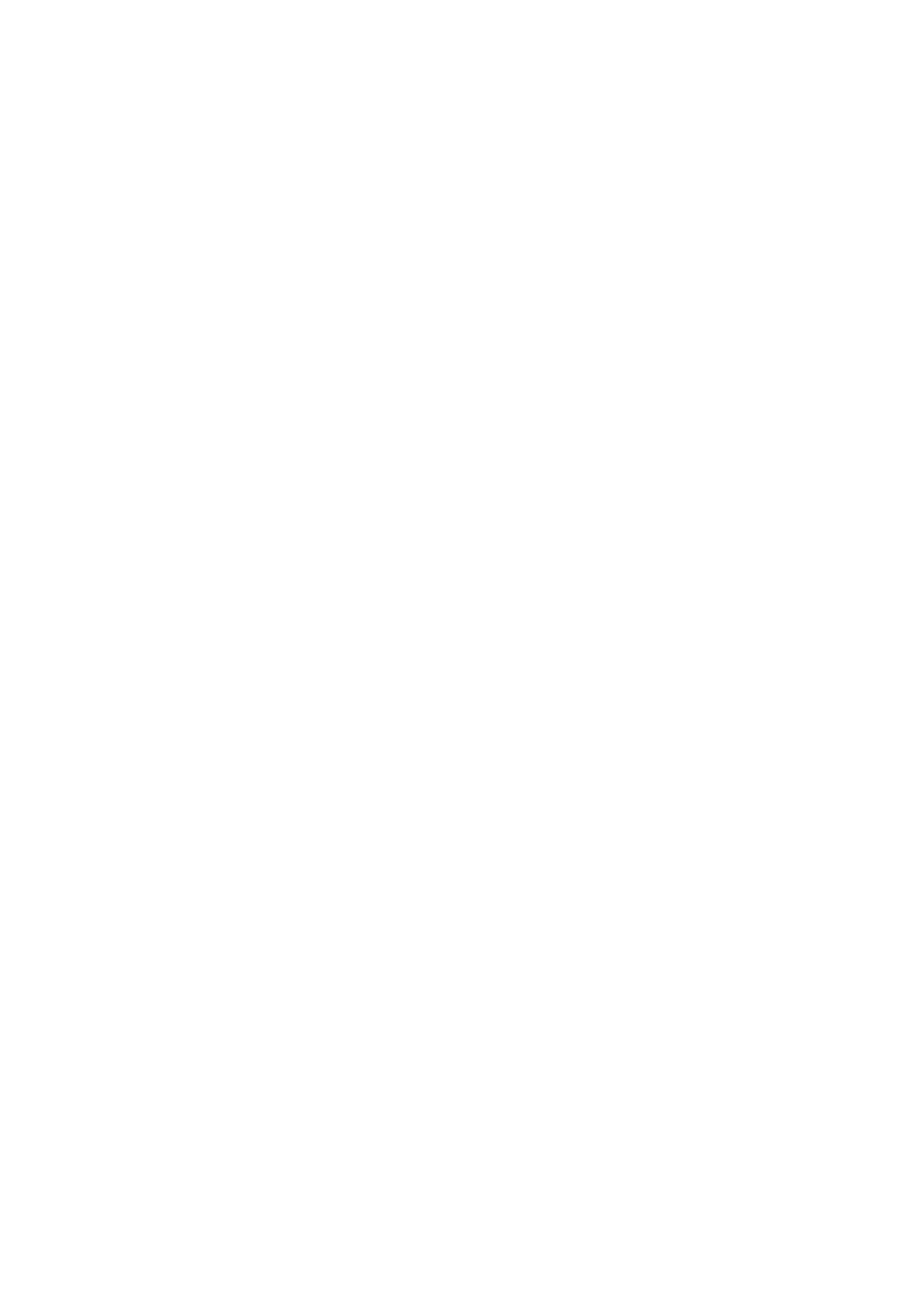First print



New South Wales

# **Criminal Assets Recovery Amendment Bill 2009**

## **Contents**

|            |                                                                  | Page |
|------------|------------------------------------------------------------------|------|
|            | Name of Act                                                      |      |
|            | Commencement                                                     | 2.   |
| Schedule 1 | Amendment of Criminal Assets Recovery Act 1990<br>No 23          | 3    |
| Schedule 2 | Amendment of Confiscation of Proceeds of Crime Act<br>1989 No 90 | 16   |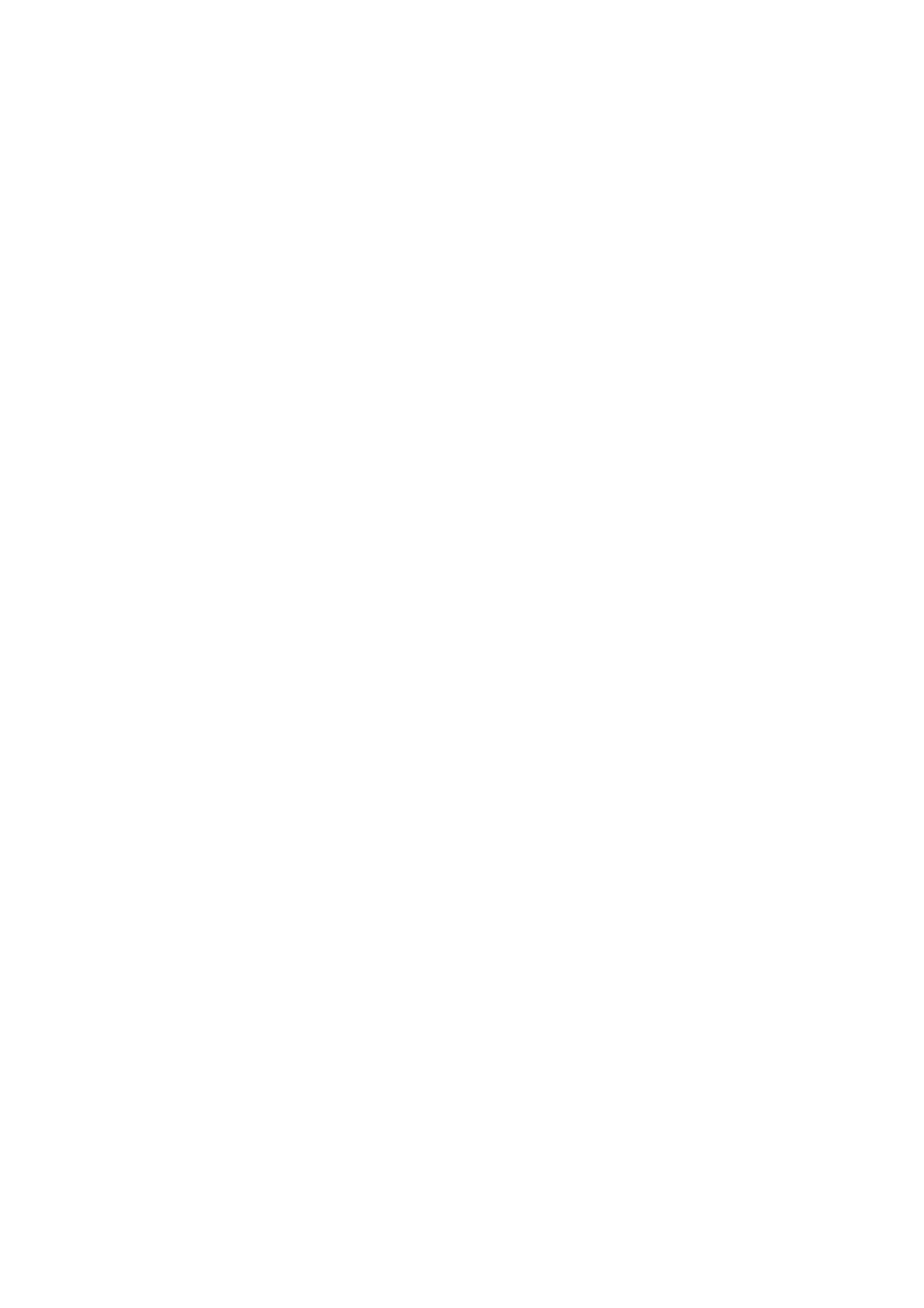

New South Wales

# **Criminal Assets Recovery Amendment Bill 2009**

No , 2009

## **A Bill for**

An Act to amend the *Criminal Assets Recovery Act 1990* and the *Confiscation of Proceeds of Crime Act 1989* with respect to applications for restraining orders, former restraining orders and assets forfeiture orders; and for other purposes.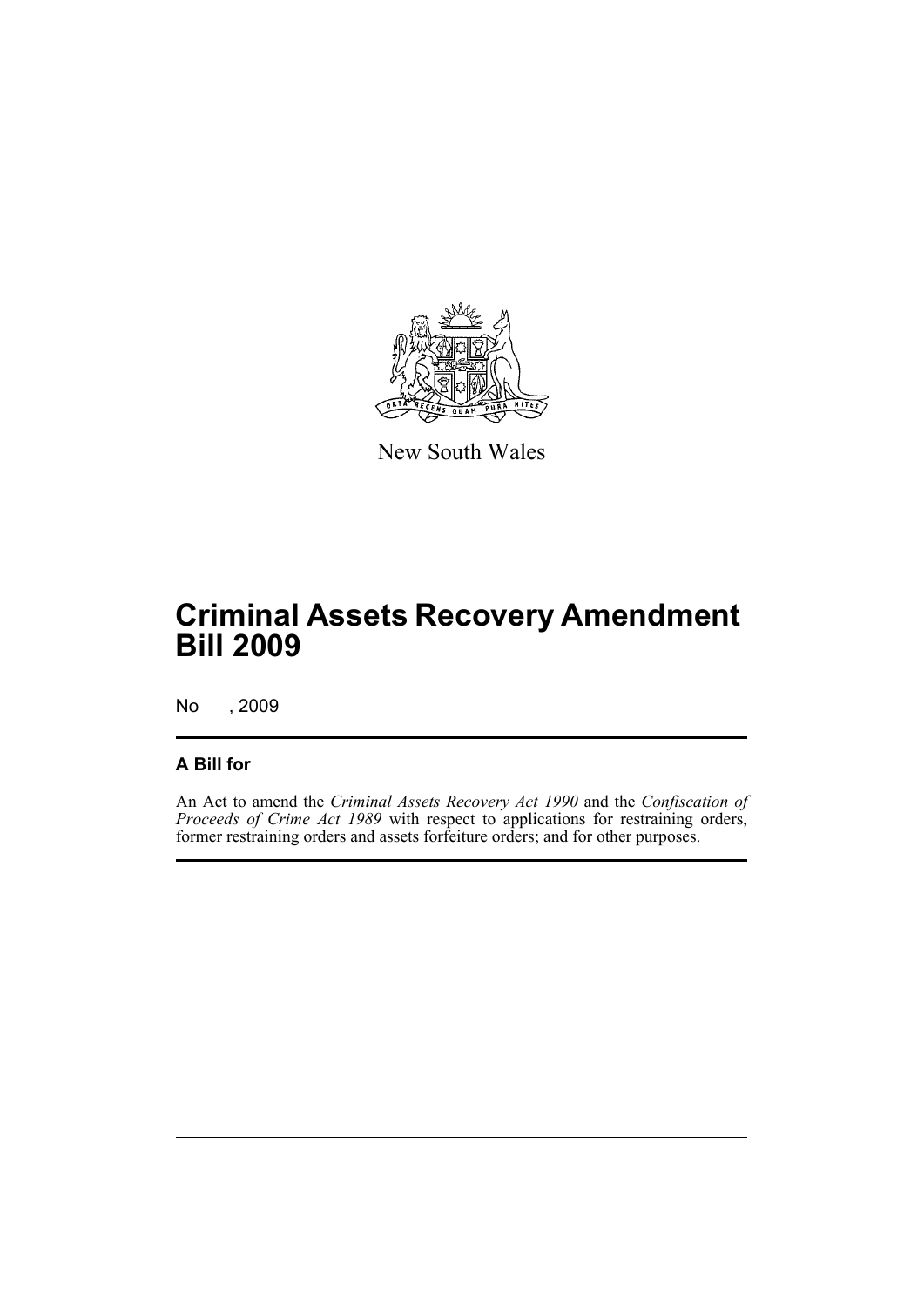<span id="page-9-1"></span><span id="page-9-0"></span>

|   | The Legislature of New South Wales enacts:                   |                |
|---|--------------------------------------------------------------|----------------|
| 1 | Name of Act                                                  | $\mathcal{P}$  |
|   | This Act is the Criminal Assets Recovery Amendment Act 2009. | 3              |
|   | Commencement                                                 | $\overline{a}$ |
|   | This Act commences on the date of assent to this Act.        | 5              |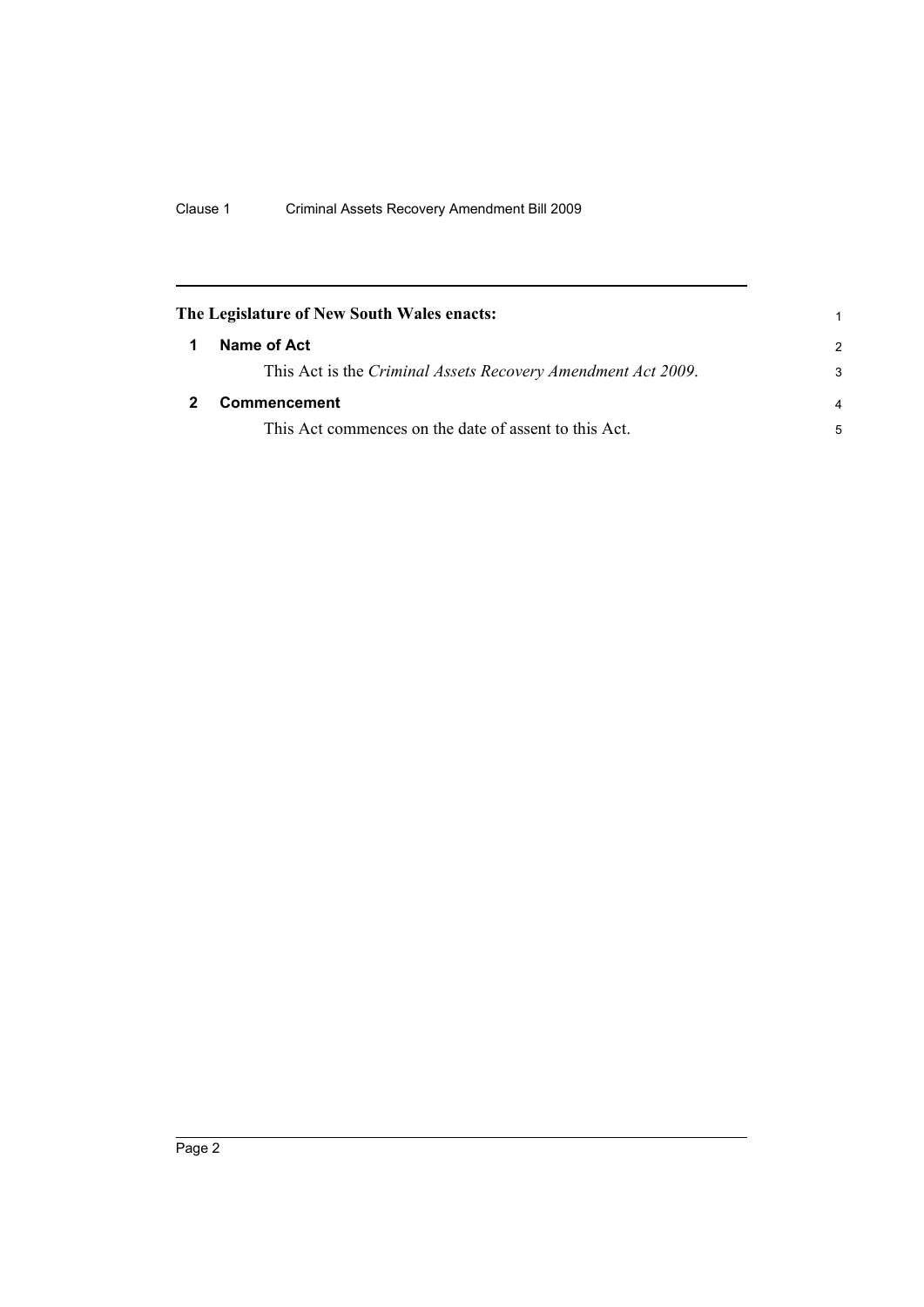Amendment of Criminal Assets Recovery Act 1990 No 23 Schedule 1

<span id="page-10-0"></span>

|       | <b>Schedule 1</b> |     | <b>Amendment of Criminal Assets</b><br>Recovery Act 1990 No 23                                                                                                                                                                                                                                                                                                                                                       | 1<br>$\overline{2}$                    |
|-------|-------------------|-----|----------------------------------------------------------------------------------------------------------------------------------------------------------------------------------------------------------------------------------------------------------------------------------------------------------------------------------------------------------------------------------------------------------------------|----------------------------------------|
| [1]   |                   |     | <b>Section 4 Definitions</b>                                                                                                                                                                                                                                                                                                                                                                                         | 3                                      |
|       |                   |     | Omit "made under section 10 and in force" from the definition of <i>restraining</i><br><i>order</i> in section 4 (1).                                                                                                                                                                                                                                                                                                | 4<br>5                                 |
|       |                   |     | Insert instead "made under section 10A and in force".                                                                                                                                                                                                                                                                                                                                                                | 6                                      |
| [2]   |                   |     | Section 4 (1), definition of "rules of court"                                                                                                                                                                                                                                                                                                                                                                        | 7                                      |
|       |                   |     | Omit "made under the Supreme Court Act 1970".                                                                                                                                                                                                                                                                                                                                                                        | 8                                      |
|       |                   |     | Insert instead "of the Supreme Court".                                                                                                                                                                                                                                                                                                                                                                               | 9                                      |
| $[3]$ |                   |     | Sections 10-10D                                                                                                                                                                                                                                                                                                                                                                                                      | 10                                     |
|       |                   |     | Omit sections 10–10B. Insert instead:                                                                                                                                                                                                                                                                                                                                                                                | 11                                     |
|       | 10                |     | Nature of "restraining order"                                                                                                                                                                                                                                                                                                                                                                                        | 12                                     |
|       |                   |     | A <i>restraining order</i> is an order that no person is to dispose of or<br>attempt to dispose of, or to otherwise deal with or attempt to<br>otherwise deal with, an interest in property to which the order<br>applies except in such manner or in such circumstances (if any)<br>as are specified in the order.                                                                                                  | 13<br>14<br>15<br>16<br>17             |
|       | 10A               |     | Proceedings for restraining orders                                                                                                                                                                                                                                                                                                                                                                                   | 18                                     |
|       |                   | (1) | <b>Application for order</b>                                                                                                                                                                                                                                                                                                                                                                                         | 19                                     |
|       |                   |     | The Commission may apply to the Supreme Court, ex parte, for<br>a restraining order in respect of:                                                                                                                                                                                                                                                                                                                   | 20<br>21                               |
|       |                   |     | specified interests, a specified class of interests or all the<br>(a)<br>interests, in property of a person suspected of having<br>engaged in a serious crime related activity or serious crime<br>related activities, including interests acquired after the<br>making of the order and before the making of an assets<br>forfeiture order affecting the interests that are subject to<br>the restraining order, or | 22<br>23<br>24<br>25<br>26<br>27<br>28 |
|       |                   |     | specified interests, or a specified class of interests, in<br>(b)<br>property that are interests of any other person, or                                                                                                                                                                                                                                                                                             | 29<br>30                               |
|       |                   |     | interests referred to in both paragraphs (a) and (b).<br>(c)                                                                                                                                                                                                                                                                                                                                                         | 31                                     |
|       |                   | (2) | The Commission may apply to the Supreme Court, ex parte, for<br>a restraining order in respect of specified interests, or a specified<br>class of interests, in property that are held in a false name.                                                                                                                                                                                                              | 32<br>33<br>34                         |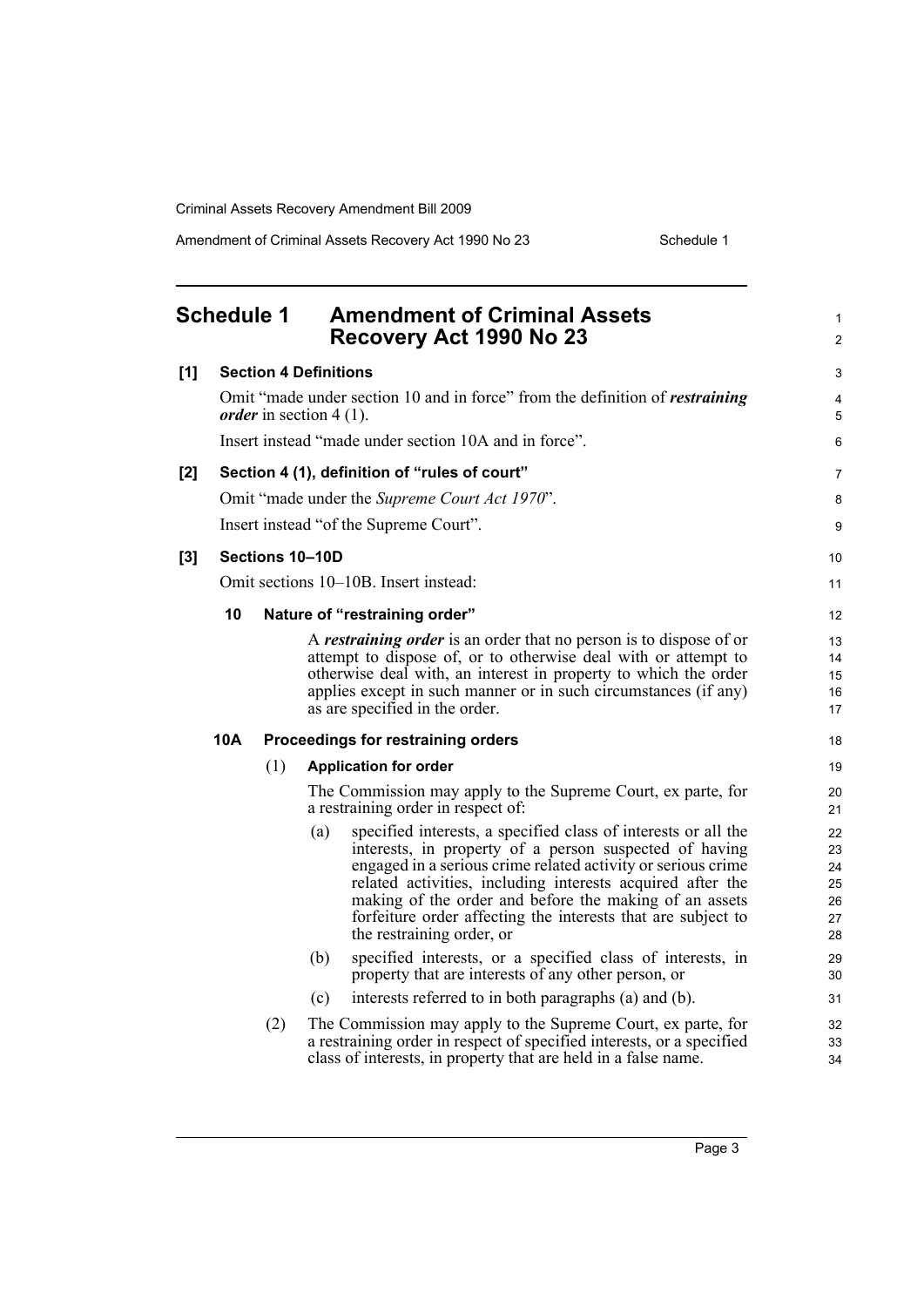Schedule 1 Amendment of Criminal Assets Recovery Act 1990 No 23

(3) The Commission may only apply for a restraining order that relates to interests in property derived from external serious crime related activity if the person who has the interests is domiciled in New South Wales or the property is situated in New South Wales.

#### (4) **Notice to affected person of application**

Despite the application for a restraining order being made ex parte, the Supreme Court may, if it thinks fit, require the Commission to give notice of the application to a person who the Court has reason to believe has a sufficient interest in the application. A person who is required to be notified is entitled to appear and adduce evidence at the hearing of the application.

#### (5) **Determination of applications**

The Supreme Court must make a restraining order if the application for the order is supported by an affidavit of an authorised officer stating that:

- (a) in the case of an application in respect of an interest referred to in subsection (1) (a)—the authorised officer suspects that the person has engaged in a serious crime related activity or serious crime related activities and stating the grounds on which that suspicion is based, and
- (b) in the case of an application in respect of an interest referred to in subsection (1) (b)—the authorised officer suspects that the interest is serious crime derived property because of a serious crime related activity or serious crime related activities of a person and stating the grounds on which that suspicion is based, and
- (c) in the case of an application in respect of an interest referred to in subsection (2)—the authorised officer suspects that the interest is fraudulently acquired property that is illegally acquired property and stating the grounds on which that suspicion is based,

and the Court considers that, having regard to the matters contained in any such affidavit and any evidence adduced under subsection (4), there are reasonable grounds for any such suspicion.

(6) The Supreme Court may grant an application under this section for a restraining order for interests in property derived from external serious crime related activity only if the application is supported by an affidavit of an authorised officer stating that the officer has made due enquiry and is satisfied that no action has been taken under a law of the Commonwealth or any place

12 13

14

> 40 41 42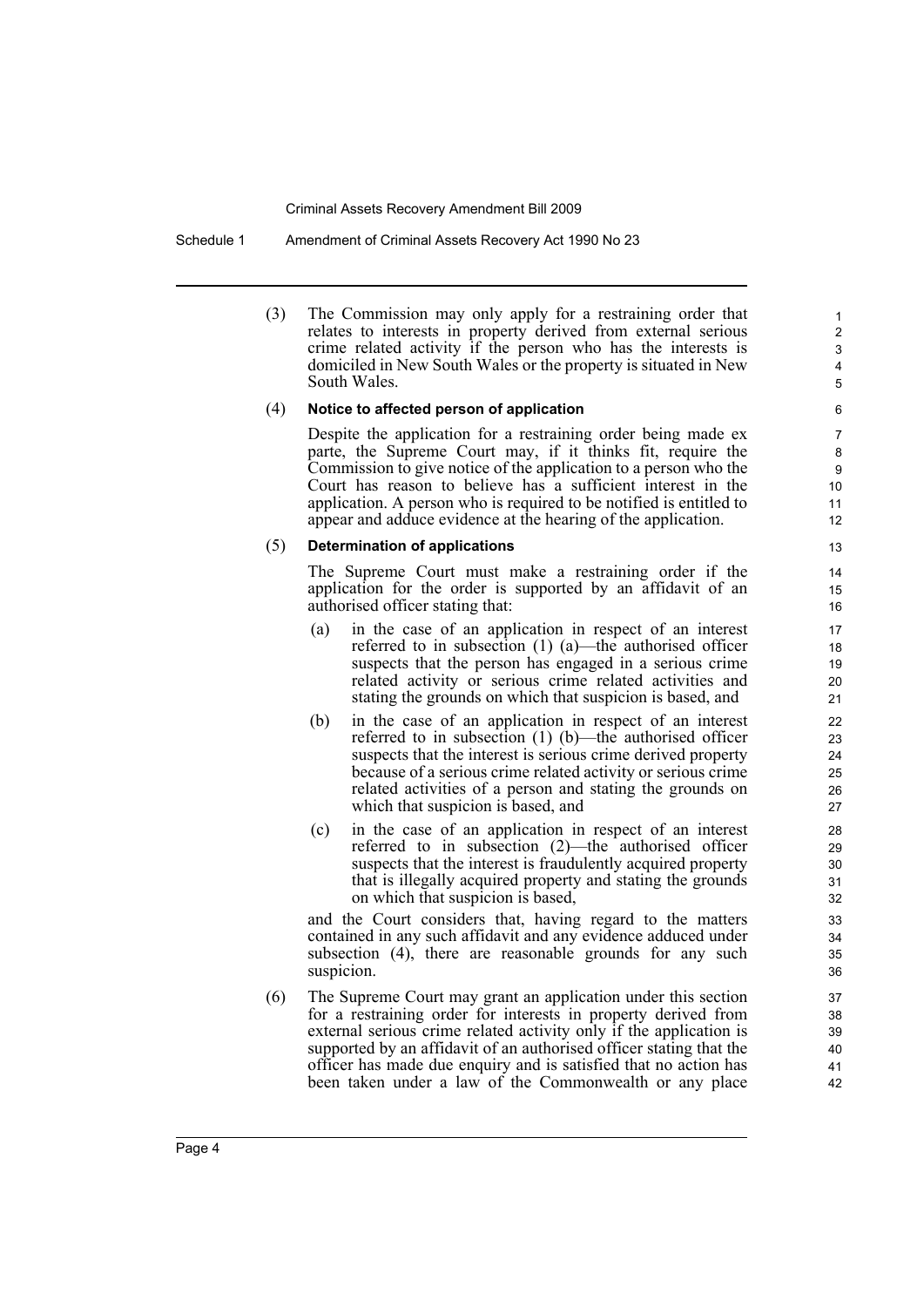outside this State (including outside Australia) against any interests in property of the person concerned that are the subject of the application as a result of the external serious crime related activity.

#### (7) **Undertakings by State as to costs or damages**

The Supreme Court may refuse to make a restraining order if the State refuses or fails to give to the Court such undertakings as the Court considers appropriate as to the payment of damages or costs, or both, in relation to the making and operation of the order.

(8) For the purposes of an application for a restraining order, the Commission may, on behalf of the State, give to the Supreme Court such undertakings as to the payment of damages or costs, or both, as the Court requires.

#### (9) **Urgent applications by telephone or other means of communication**

An authorised officer may, on behalf of the Commission, apply for a restraining order by telephone, radio, facsimile, email or other means of communication if the application is supported by a statement of the officer that:

- (a) the order is required urgently as there is a risk that funds in a specified financial institution (being an interest in property in respect of which the order is sought) may be withdrawn or transferred to a place outside New South Wales (including outside Australia), and
- (b) it is not practicable for the authorised officer to appear in person.
- (10) If it is not possible for the application to be made directly to the Supreme Court by the applicant, the application may be transmitted to the Supreme Court by another person on behalf of the applicant.

#### **10B Contents and effect of restraining orders**

- (1) A restraining order does not apply to an interest in property acquired after the order is made unless the order expressly provides that it does so apply.
- (2) The Supreme Court may, when it makes a restraining order and if it considers that the circumstances so require, order the NSW Trustee and Guardian to take control of some or all of the interests in property that are interests to which the restraining order applies.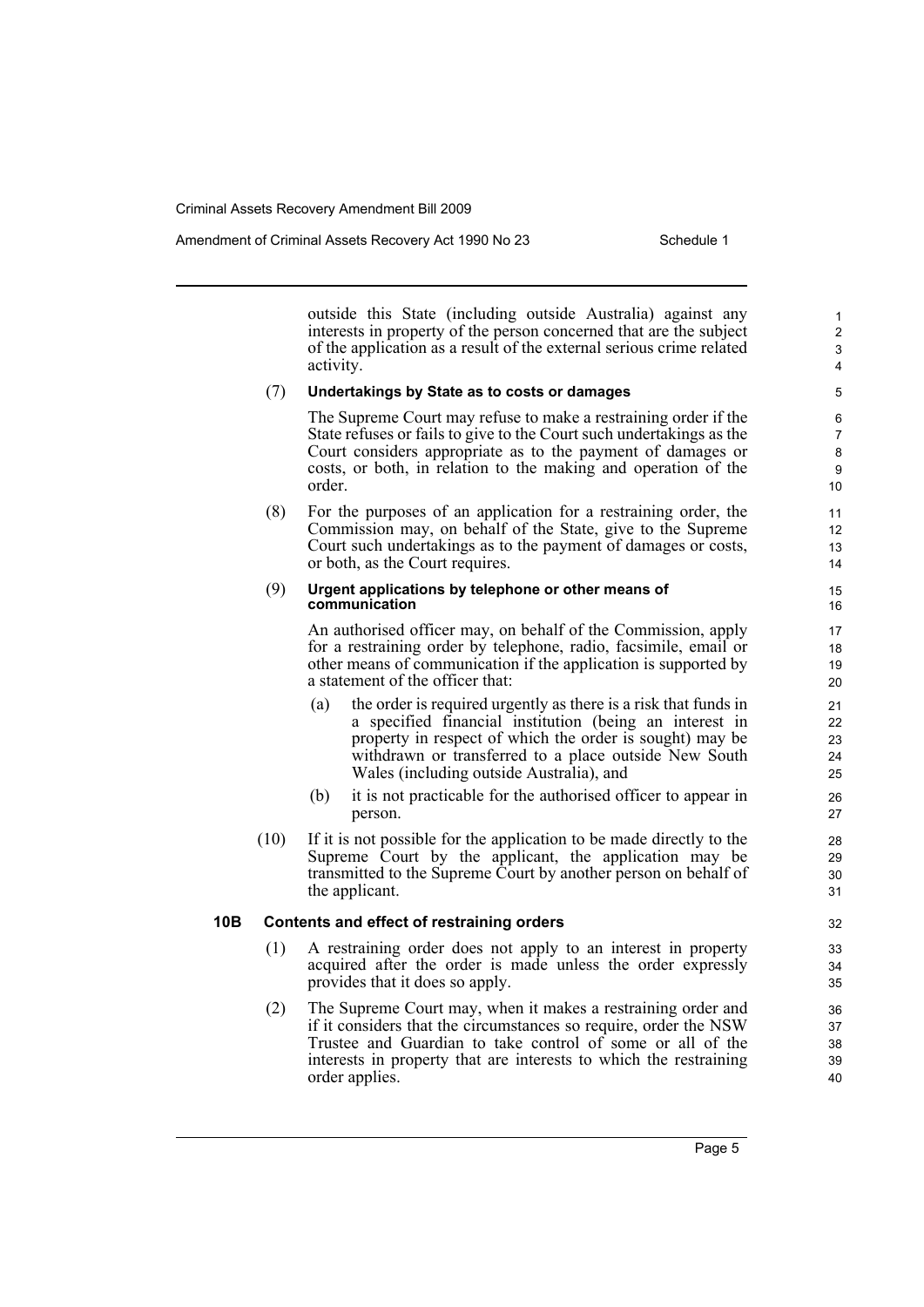Schedule 1 Amendment of Criminal Assets Recovery Act 1990 No 23

| (3) | A restraining order may, at the time it is made or a later time,    |
|-----|---------------------------------------------------------------------|
|     | provide for meeting out of the property, or a specified part of the |
|     | property, to which the order applies all or any of the following:   |

(a) the reasonable living expenses of any person whose interests in property are subject to the restraining order (including the reasonable living expenses of any dependants),

- (b) subject to section 16A, the reasonable legal expenses of any person whose interests in property are subject to the restraining order, being expenses incurred in connection with the application for the restraining order or an application for a confiscation order, or incurred in defending a criminal charge.
- (4) A restraining order that is in force in respect of an interest of a person in property does not prevent:
	- (a) the levying or execution against the property in satisfaction, or partial satisfaction, of the debt arising under a proceeds assessment order in force against the person, or
	- (b) with the consent of the Supreme Court, the sale or other disposition of the interest to enable the proceeds to be applied in satisfaction or partial satisfaction of that debt, or
	- (c) with the consent of the Supreme Court, the application of the interest in satisfaction or partial satisfaction of that debt.

#### **10C Review of restraining orders**

- (1) The Supreme Court may, on the application of a person whose interest in property is affected by a restraining order, set aside the order on any of the following grounds:
	- (a) that, having regard to the affidavit supporting the restraining order application and any other evidence adduced, the Commission has failed to satisfy the Court that there are reasonable grounds for the relevant suspicion referred to in section 10A (5),
	- (b) that the applicant has established that the order was obtained illegally or against good faith.
- (2) An application under this section by a person is to be made not later than 28 days after the person is notified of the order or may be made at any time with the leave of the Supreme Court.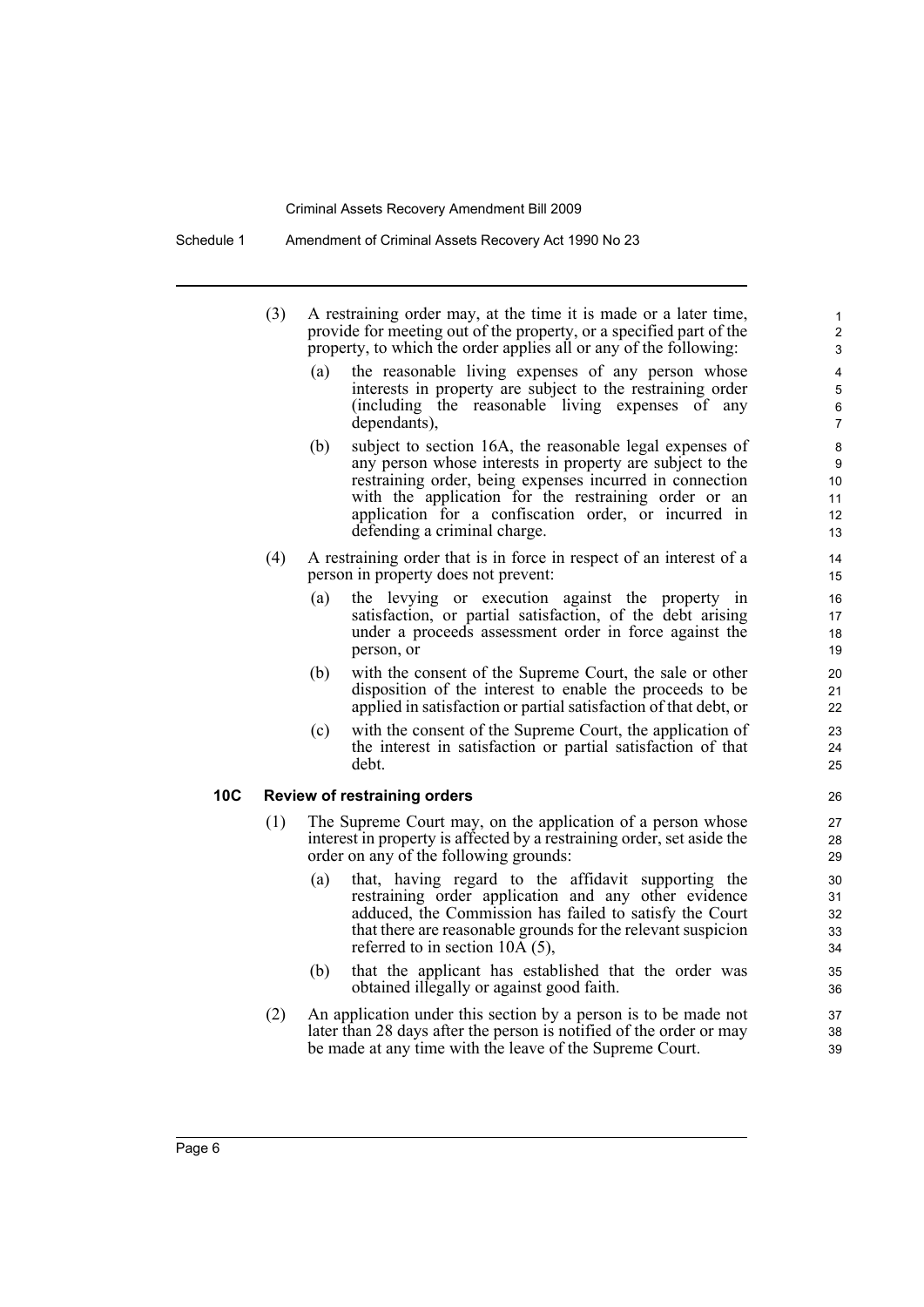#### Amendment of Criminal Assets Recovery Act 1990 No 23 Schedule 1

|     |     | (3)               |     | If an application is made under this section, the restraining order<br>concerned remains in force unless and until an order is made by<br>the Supreme Court to set aside the order.                                                                  | $\mathbf{1}$<br>$\mathbf 2$<br>3 |
|-----|-----|-------------------|-----|------------------------------------------------------------------------------------------------------------------------------------------------------------------------------------------------------------------------------------------------------|----------------------------------|
|     |     | (4)               |     | A person who applies for an order is entitled to adduce evidence<br>at the application.                                                                                                                                                              | 4<br>5                           |
|     | 10D |                   |     | <b>Duration of restraining orders</b>                                                                                                                                                                                                                | 6                                |
|     |     | (1)               |     | After the first 2 working days of its operation, a restraining order<br>remains in force in respect of an interest in property only while:                                                                                                           | 7<br>8                           |
|     |     |                   | (a) | there is an application for an assets forfeiture order<br>pending before the Supreme Court in respect of the<br>interest, or                                                                                                                         | 9<br>10<br>11                    |
|     |     |                   | (b) | there is an unsatisfied proceeds assessment order in force<br>against the person whose suspected serious crime related<br>activities formed the basis of the restraining order, or                                                                   | 12<br>13<br>14                   |
|     |     |                   | (c) | there is an application for such a proceeds assessment<br>order pending before the Supreme Court, or                                                                                                                                                 | 15<br>16                         |
|     |     |                   | (d) | it is the subject of an order of the Supreme Court under<br>section 20.                                                                                                                                                                              | 17<br>18                         |
|     |     | (2)               |     | A restraining order ceases to be in force if it is set aside under<br>section 10C.                                                                                                                                                                   | 19<br>20                         |
| [4] |     |                   |     | Section 14 Supreme Court may order sale                                                                                                                                                                                                              | 21                               |
|     |     | section $14(1)$ . |     | Insert "and a restraining order is in force" after "an assets for feiture order" in                                                                                                                                                                  | 22<br>23                         |
| [5] |     |                   |     | Section 22 Making of assets forfeiture order                                                                                                                                                                                                         | 24                               |
|     |     |                   |     | Omit section 22 $(1)$ – $(2)$ . Insert instead:                                                                                                                                                                                                      | 25                               |
|     |     | (1)               |     | The Commission may apply to the Supreme Court for an order<br>forfeiting to, and vesting in, the Crown specified interests, a<br>specified class of interests or all the interests, in property of a<br>person (an <i>assets forfeiture order</i> ). | 26<br>27<br>28<br>29             |
|     |     | (1A)              |     | The application must specify that the interest in property is an<br>interest in property of any one or more of the following kinds:                                                                                                                  | 30<br>31                         |
|     |     |                   | (a) | an interest in property of a person suspected by an<br>authorised officer, at the time of the application, of having<br>engaged in a serious crime related activity or serious crime<br>related activities.                                          | 32<br>33<br>34<br>35             |
|     |     |                   | (b) | an interest in property suspected by an authorised officer,<br>at the time of the application, of being serious crime                                                                                                                                | 36<br>37                         |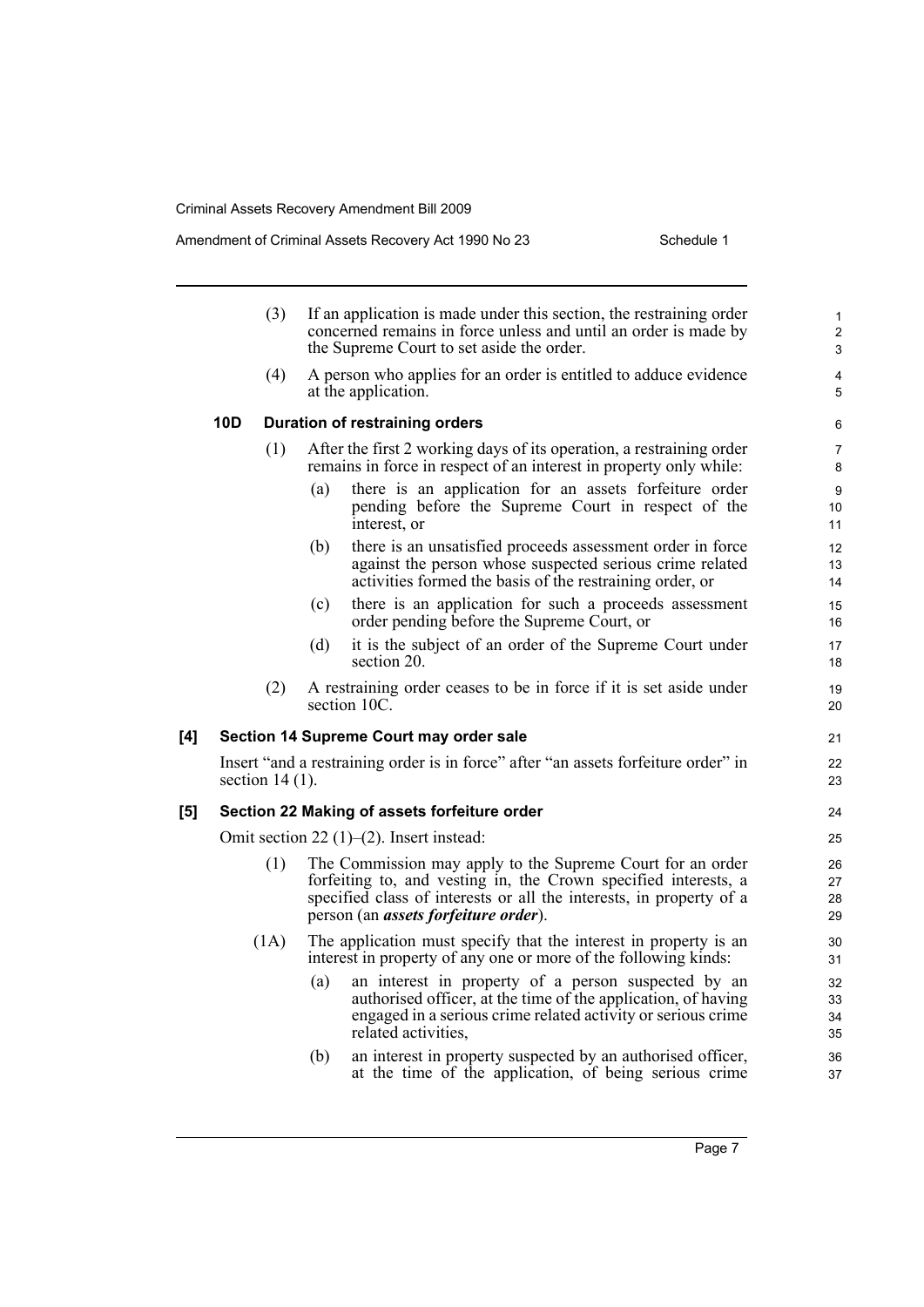Schedule 1 Amendment of Criminal Assets Recovery Act 1990 No 23

|     |                       | derived property because of a serious crime related activity<br>or serious crime related activities of a person,                                                                                                                                                                                                                                                                                                                                                               | 1<br>$\overline{2}$                         |
|-----|-----------------------|--------------------------------------------------------------------------------------------------------------------------------------------------------------------------------------------------------------------------------------------------------------------------------------------------------------------------------------------------------------------------------------------------------------------------------------------------------------------------------|---------------------------------------------|
|     |                       | an interest in property held in a false name that is suspected<br>(c)<br>by an authorised officer, at the time of the application, to<br>be fraudulently acquired property that is illegally acquired<br>property.                                                                                                                                                                                                                                                             | $\mathsf 3$<br>4<br>$\mathbf 5$<br>6        |
|     | (1B)                  | An assets forfeiture order may be made whether or not an<br>application for a restraining order relating to the interests in<br>property the subject of the application for the assets forfeiture<br>order has been made or granted.                                                                                                                                                                                                                                           | $\overline{7}$<br>8<br>9<br>10 <sup>°</sup> |
|     | (2)                   | The Supreme Court must make an assets forfeiture order in<br>respect of an interest in property referred to in subsection $(1A)(a)$<br>or (b) if the Court finds it to be more probable than not that the<br>person whose suspected serious crime related activity, or serious<br>crime related activities, formed the basis of the application for the<br>assets forfeiture order was, at any time not more than 6 years<br>before the making of the application, engaged in: | 11<br>12<br>13<br>14<br>15<br>16<br>17      |
|     |                       | (a)<br>a serious crime related activity involving an indictable<br>quantity, or                                                                                                                                                                                                                                                                                                                                                                                                | 18<br>19                                    |
|     |                       | (b)<br>a serious crime related activity involving an offence<br>punishable by imprisonment for 5 years or more.                                                                                                                                                                                                                                                                                                                                                                | 20<br>21                                    |
| [6] | forfeiture order      | Section 25 Exclusion of property from restraining order and assets                                                                                                                                                                                                                                                                                                                                                                                                             | 22<br>23                                    |
|     |                       | Insert "or $31D$ " after "section $12$ " in section $25(7)$ .                                                                                                                                                                                                                                                                                                                                                                                                                  | 24                                          |
| [7] | <b>Section 25 (8)</b> |                                                                                                                                                                                                                                                                                                                                                                                                                                                                                | 25                                          |
|     |                       | Insert after section $25(7)$ :                                                                                                                                                                                                                                                                                                                                                                                                                                                 | 26                                          |
|     | (8)                   | An application may be made by a person under this section<br>whether or not the person has also made an application under<br>section 10C and whether or not any such application is<br>successful.                                                                                                                                                                                                                                                                             | 27<br>28<br>29<br>30                        |
| [8] |                       | Section 31 Charge on property                                                                                                                                                                                                                                                                                                                                                                                                                                                  | 31                                          |
|     |                       | Omit "section 10 (8) (b)" from section 31 (2) (d).                                                                                                                                                                                                                                                                                                                                                                                                                             | 32                                          |
|     |                       | Insert instead "section $10B(4)(b)$ ".                                                                                                                                                                                                                                                                                                                                                                                                                                         | 33                                          |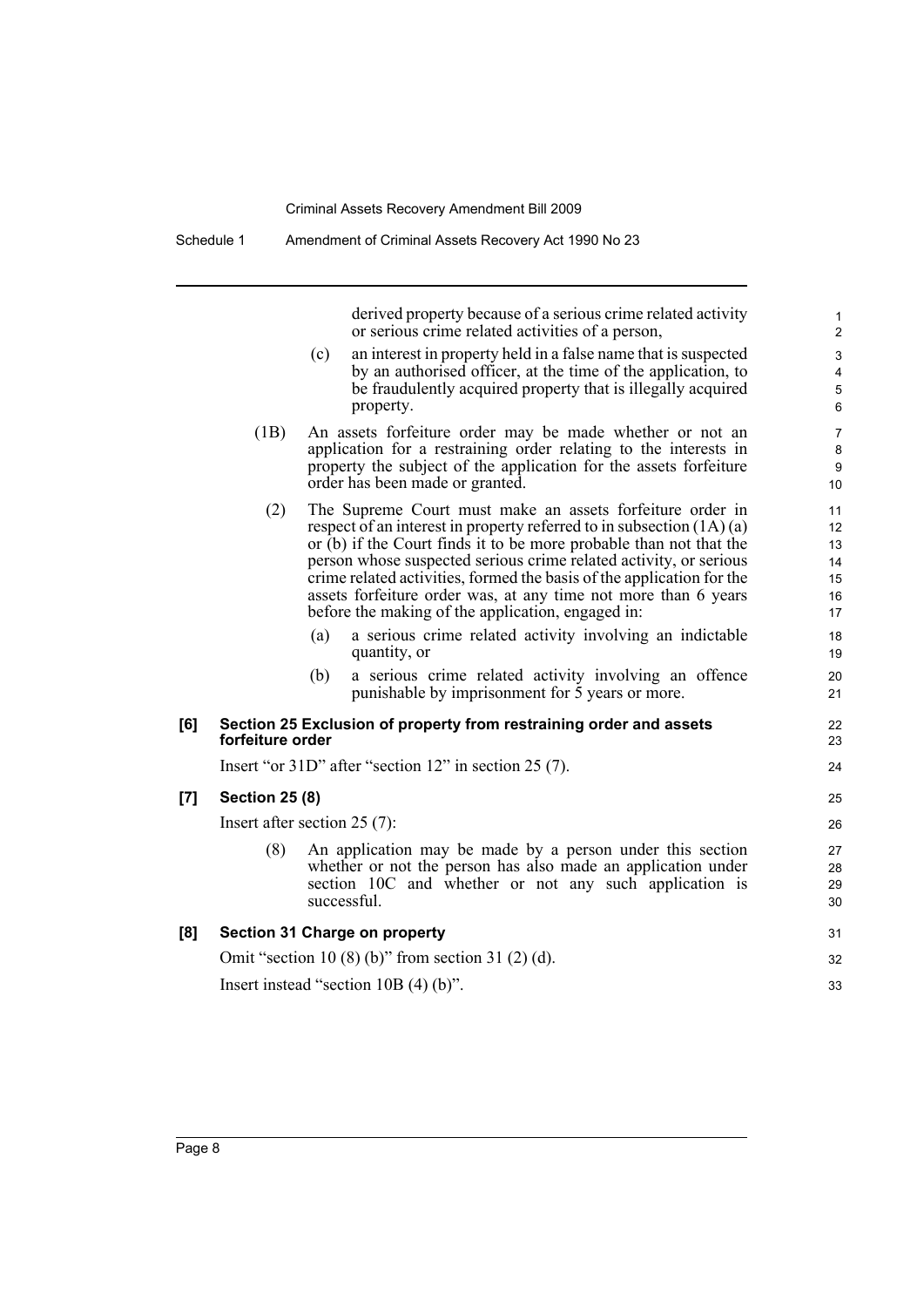Amendment of Criminal Assets Recovery Act 1990 No 23 Schedule 1

| [9] |                    | Part 3, Division 2B<br>Insert after Division 2A: |     |                   |                                                                                                                                                                                                                                                                                                                                                                                                                                                                                                    | 1<br>$\overline{2}$                                |
|-----|--------------------|--------------------------------------------------|-----|-------------------|----------------------------------------------------------------------------------------------------------------------------------------------------------------------------------------------------------------------------------------------------------------------------------------------------------------------------------------------------------------------------------------------------------------------------------------------------------------------------------------------------|----------------------------------------------------|
|     | <b>Division 2B</b> |                                                  |     | orders            | Ancillary orders relating to confiscation                                                                                                                                                                                                                                                                                                                                                                                                                                                          | 3<br>$\overline{4}$                                |
|     | 31D                |                                                  |     |                   | Additional orders where application made for confiscation order                                                                                                                                                                                                                                                                                                                                                                                                                                    | 5                                                  |
|     |                    | (1)                                              |     |                   | If an application is made for a confiscation order, the Supreme<br>Court may, on application by the Commission, when the<br>application for the confiscation order is made or at a later time,<br>make any one or more of the following orders:                                                                                                                                                                                                                                                    | 6<br>7<br>8<br>9                                   |
|     |                    |                                                  | (a) |                   | an order for the examination on oath of:                                                                                                                                                                                                                                                                                                                                                                                                                                                           | 10                                                 |
|     |                    |                                                  |     | (i)               | the affected person, or                                                                                                                                                                                                                                                                                                                                                                                                                                                                            | 11                                                 |
|     |                    |                                                  |     | (ii)              | another person,                                                                                                                                                                                                                                                                                                                                                                                                                                                                                    | 12                                                 |
|     |                    |                                                  |     |                   | before the Court, or before an officer of the Court<br>prescribed by rules of court, concerning the affairs of the<br>affected person, including the nature and location of any<br>property in which the affected person has an interest,                                                                                                                                                                                                                                                          | 13<br>14<br>15<br>16                               |
|     |                    |                                                  | (b) |                   | an order for the examination on oath of a person who is the<br>spouse or a de facto partner of the affected person, before<br>the Court or before an officer of the Court prescribed by<br>rules of court, concerning the affairs of the person,<br>including the nature and location of any property in which<br>the person or that affected person has an interest,                                                                                                                              | 17<br>18<br>19<br>20<br>21<br>22                   |
|     |                    |                                                  | (c) | proper.           | an order directing a person who is or was an affected<br>person or, if the affected person is or was a body corporate,<br>a director of the body corporate specified by the Court, to<br>furnish to the Commission, within a period specified in the<br>order, a statement, verified by the oath of the person<br>making the statement, setting out such particulars of the<br>property, or dealings with the property, in which the<br>affected person has or had an interest as the Court thinks | 23<br>24<br>25<br>26<br>27<br>28<br>29<br>30<br>31 |
|     |                    | (2)                                              |     |                   | The Commission must give notice of an application for an order<br>under this section to the affected person.                                                                                                                                                                                                                                                                                                                                                                                       | 32<br>33                                           |
|     |                    | (3)                                              |     | section $12(1)$ . | Sections 13 and 13A apply in respect of a person being examined<br>under an order under this section in the same way as they apply<br>in respect of a person being examined under an order under                                                                                                                                                                                                                                                                                                   | 34<br>35<br>36<br>37                               |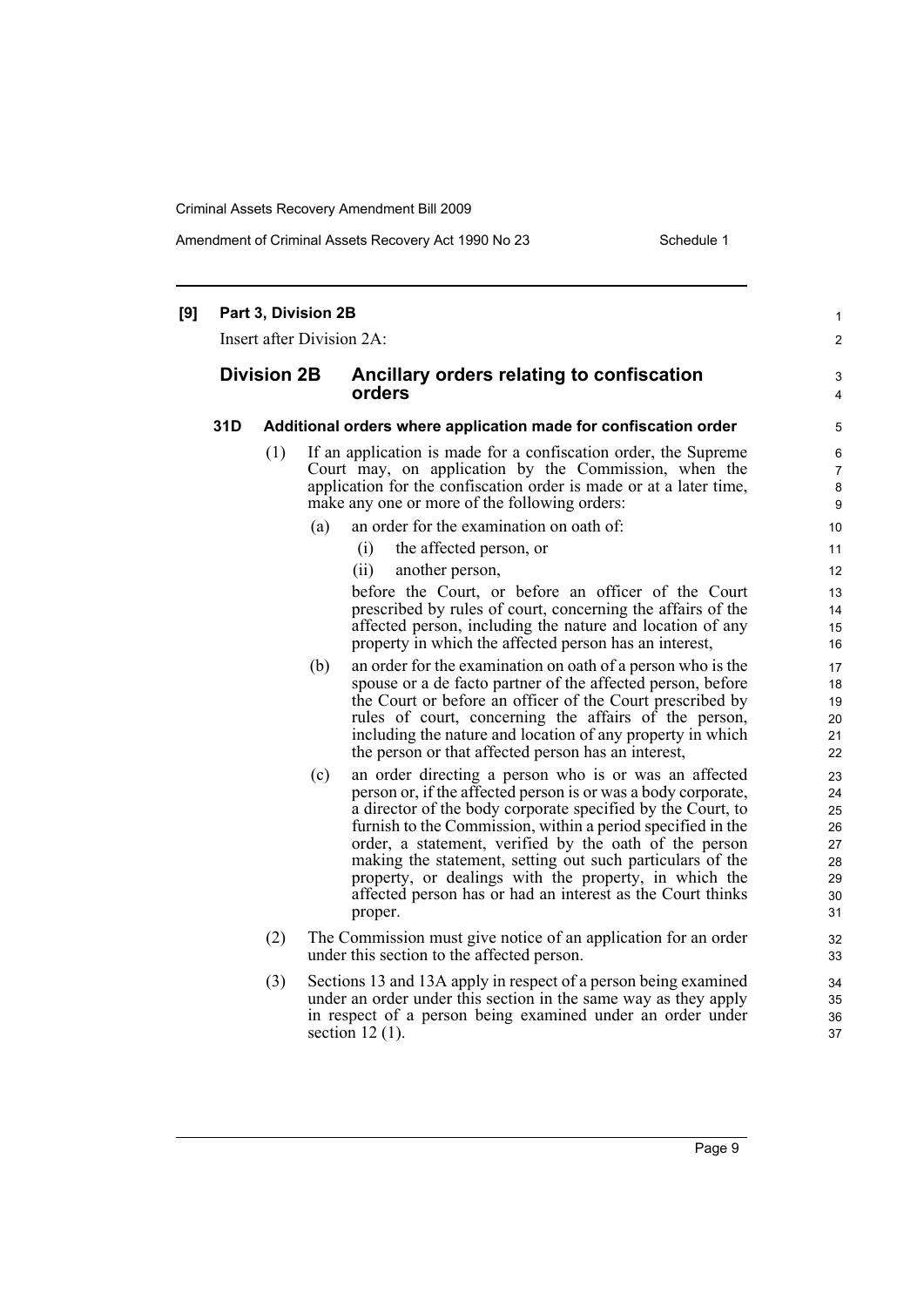Schedule 1 Amendment of Criminal Assets Recovery Act 1990 No 23

|        | (4)                    | In this section:<br><i>affected person</i> means:                                                                                                                                                                                              |
|--------|------------------------|------------------------------------------------------------------------------------------------------------------------------------------------------------------------------------------------------------------------------------------------|
|        |                        | in the case of an application for an assets forfeiture order,<br>(a)<br>the owner of an interest in property that is proposed to be<br>subject to the order, or                                                                                |
|        |                        | in the case of an application for a proceeds assessment<br>(b)<br>order, the person who is proposed to be subject to the<br>order.                                                                                                             |
| $[10]$ |                        | Section 52B Effect of registration of interstate restraining orders                                                                                                                                                                            |
|        |                        | Omit "section 10 (3)" wherever occurring. Insert instead "section 10A".                                                                                                                                                                        |
| $[11]$ | <b>Section 52B (2)</b> |                                                                                                                                                                                                                                                |
|        |                        | Omit "other than section 10". Insert instead "other than sections 10–10D".                                                                                                                                                                     |
| $[12]$ |                        | <b>Section 54 Proof of certain matters</b>                                                                                                                                                                                                     |
|        |                        | Insert "or 31D" after "section 12" in section 54 (5).                                                                                                                                                                                          |
|        |                        | <b>Schedule 1 Savings and transitional provisions</b>                                                                                                                                                                                          |
| $[13]$ |                        | Insert at the end of clause $1(1)$ :                                                                                                                                                                                                           |
|        |                        | Criminal Assets Recovery Amendment Act 2009                                                                                                                                                                                                    |
|        |                        |                                                                                                                                                                                                                                                |
| $[14]$ |                        | Schedule 1, Part 4<br>Insert after Part 3:                                                                                                                                                                                                     |
|        | Part 4                 | <b>Criminal Assets Recovery Amendment Act</b><br>2009                                                                                                                                                                                          |
|        | 15                     | <b>Definitions</b>                                                                                                                                                                                                                             |
|        |                        | In this Part:                                                                                                                                                                                                                                  |
|        |                        | <i>ancillary order means:</i>                                                                                                                                                                                                                  |
|        |                        | an order purported to be made before 12 November 2009<br>(a)<br>under section 10 (4) or (5), 12 (1) (a), (c), (c1), (d) or (e)<br>or 17 (as in force when the order was purported to be<br>made) in respect of a former restraining order, and |
|        |                        | any order for costs associated with a former restraining<br>(b)<br>order or any order referred to in paragraph (a).                                                                                                                            |
|        |                        |                                                                                                                                                                                                                                                |

9 10

11 12

13 14

15 16 17

18 19

20 21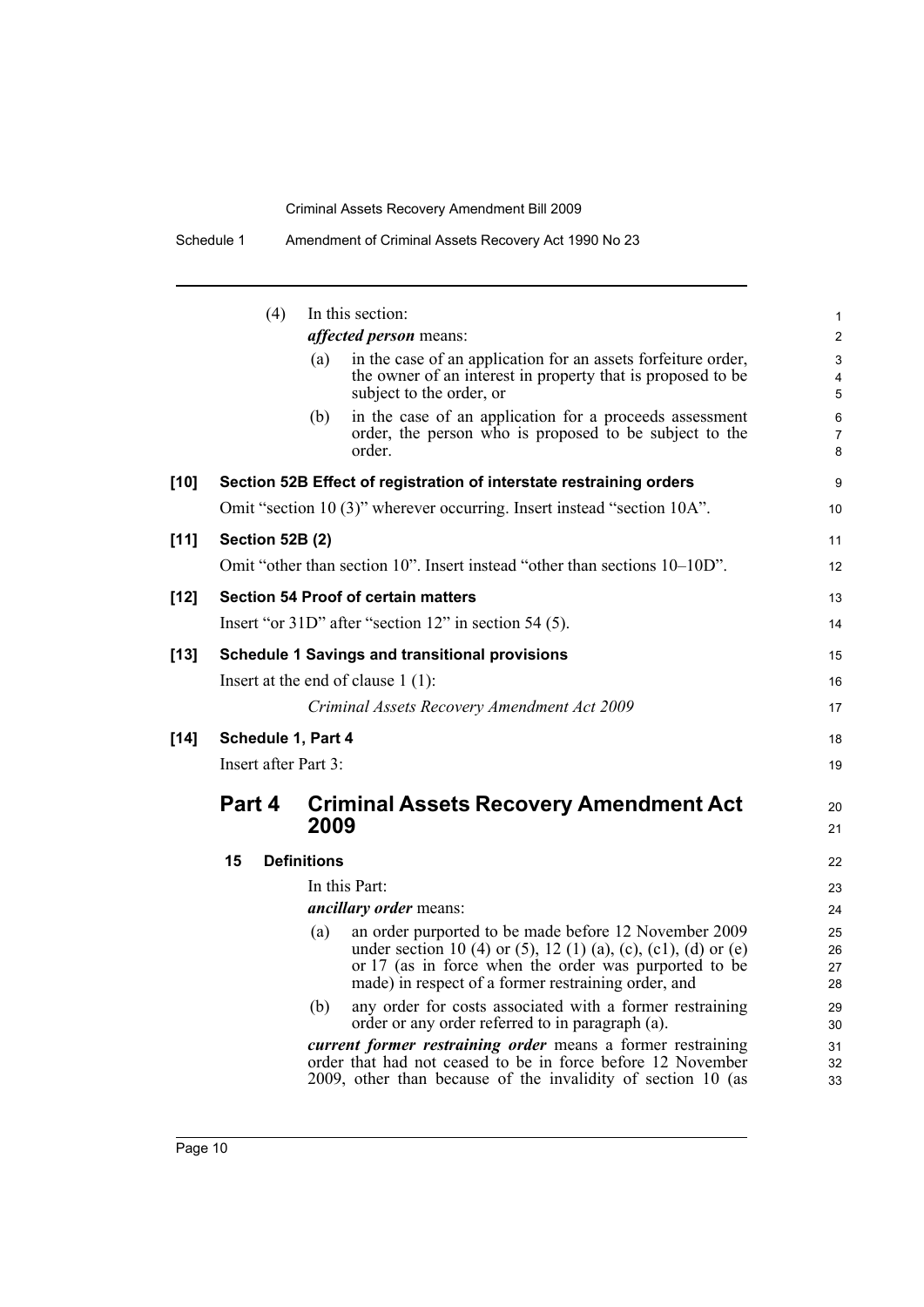purported to be in force immediately before that date) on constitutional grounds.

**Note.** A former restraining order includes an ancillary order.

*existing assets forfeiture order* means an assets forfeiture order made under section 22 before the commencement of the 2009 Act.

*existing forfeiture application* means an application for an assets forfeiture order that was pending immediately before 12 November 2009 and that was not dismissed or discontinued for any reason before the commencement of the 2009 Act.

*existing interstate restraining order* means an interstate restraining order registered under this Act immediately before the commencement of the 2009 Act.

*former restraining order* means an order purported to be made under section 10  $(3)$  or  $(3A)$  of this Act before 12 November 2009, and includes any ancillary order.

*restraining provisions* means provisions given effect to by clause 16 (1).

*State* means the Crown within the meaning of the *Crown Proceedings Act 1988*, and includes an officer, employee or agent of the Crown.

*2009 Act* means the *Criminal Assets Recovery Amendment Act 2009*.

#### **16 Current former restraining orders**

- (1) The provisions of a current former restraining order, as purported to be in force before 12 November 2009, have effect by force of this clause on and from the date on which the order was purported to be made or otherwise purported to take effect.
- (2) This Act and any other law apply to or in respect of restraining provisions in the same way that they apply to or in respect of a restraining order or ancillary order of the same kind made under this Act.
- (3) Without limiting subclause (2), restraining provisions cease to have effect, in accordance with this Act, as if they were a restraining order or ancillary orders of the same kind made by the Supreme Court under this Act.
- (4) Any thing done or omitted to be done under this Act or any other law in respect of a current former restraining order or any interest in property purported to be subject to a current former restraining order is taken to have been done or omitted in respect of the

Page 11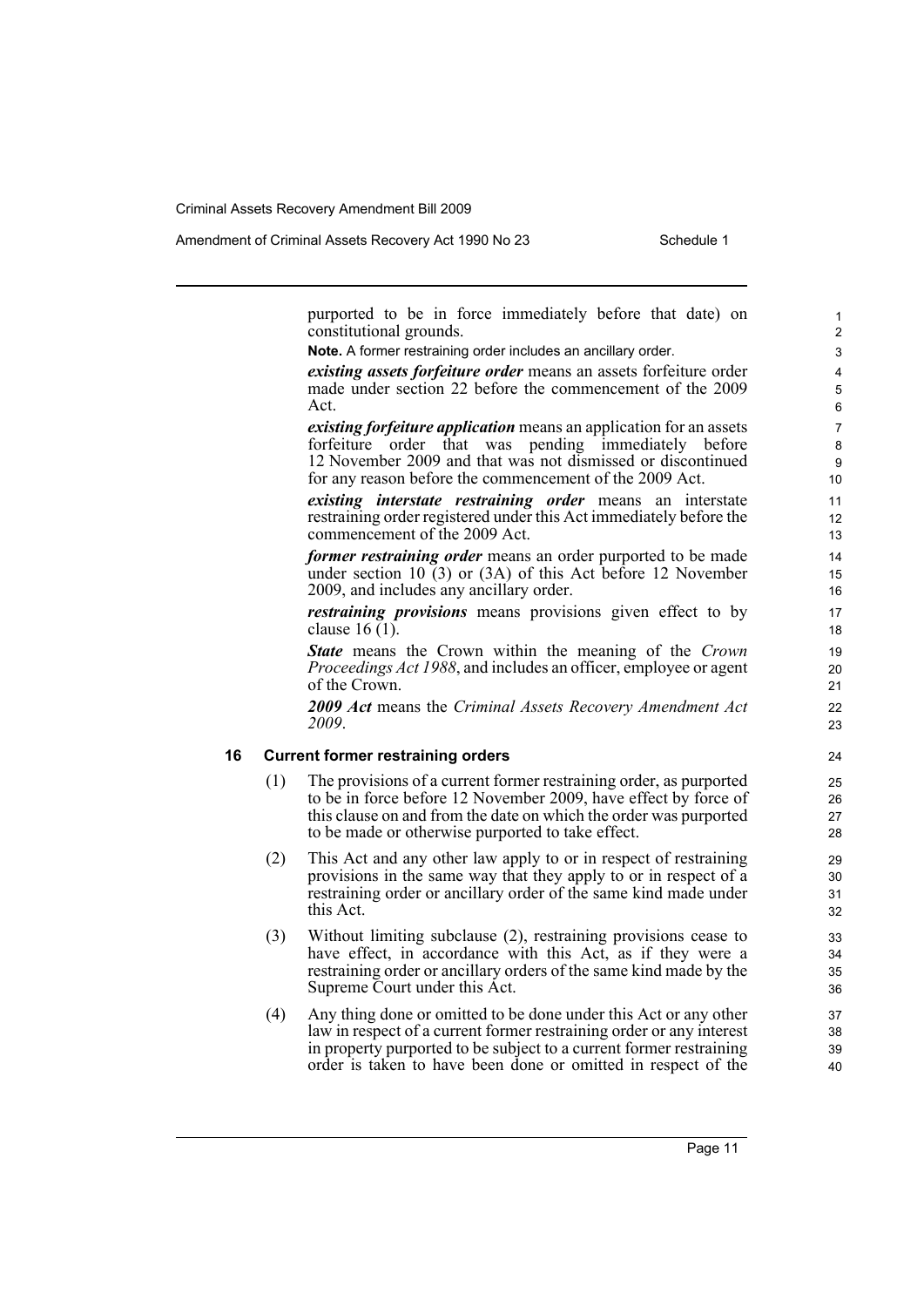Schedule 1 Amendment of Criminal Assets Recovery Act 1990 No 23

corresponding restraining provisions or interest in property subject to those provisions.

- (5) This clause does not give effect to the provisions of any order that is set aside or discharged by a court after 12 November 2009 (for any reason) and before the date of introduction into Parliament of the Bill for the 2009 Act in respect of any period after the order was set aside or discharged.
- (6) This clause does not apply to the specific restraining orders the subject of proceedings in the Court of Appeal in *International Finance Trust Company Limited & Anor v New South Wales Crime Commission* [2008] NSWCA 291.

#### **17 Applications to set aside restraining provisions**

- (1) Restraining provisions may be the subject of an application under section 10C. Any such application must be made not later than 28 days after the commencement of the 2009 Act.
- (2) An application under section 10C in respect of restraining provisions may relate to the circumstances of the grant of the current former restraining order concerned.
- (3) Despite subclause (2), the following matters may not be the basis of an application to the Supreme Court to set aside restraining provisions:
	- (a) that the affidavit on which the current former restraining order was based contained evidence that was inadmissible,
	- (b) that the judge who determined the application for the current former restraining order failed to supply reasons for the determination,
	- (c) that the current former restraining order was invalid because of the invalidity of section  $10$  (as purported to be in force immediately before 12 November 2009) on constitutional grounds.

**Note.** The restraining provisions have effect because of clause 16 (1) and are not orders of the Supreme Court.

(4) The Supreme Court may, at any time on the application of the Commission, make an order setting aside restraining provisions.

#### **18 No compensation for actions relating to former restraining orders and existing assets forfeiture orders**

(1) This clause excludes liability, or compensation, or relief, only if the liability or claim for compensation or relief arises wholly or partly (whether directly or indirectly) from the determination by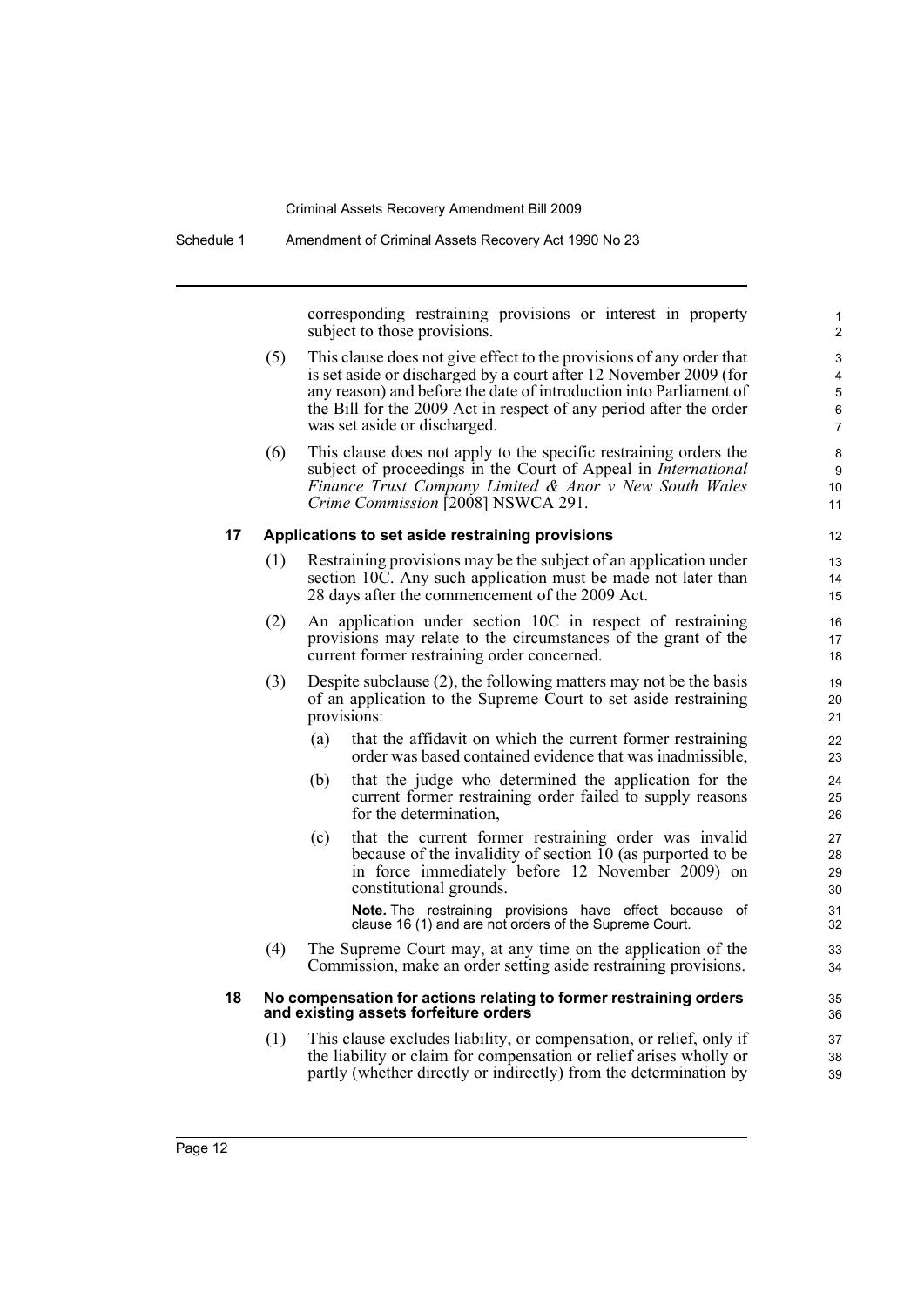#### Amendment of Criminal Assets Recovery Act 1990 No 23 Schedule 1

the High Court in *International Finance Trust Company Limited v New South Wales Crime Commission* [2009] HCA 49 (12 November 2009) of the invalidity, on constitutional grounds, of section 10 of this Act (as purported to be in force immediately before 12 November 2009).

- (2) The State does not incur any liability, and compensation is not payable by or on behalf of the State, arising directly or indirectly from any of the following matters:
	- (a) the enactment of the 2009 Act,
	- (b) the operation or enforcement of, or compliance with, a former restraining order or an existing assets forfeiture order,
	- (c) the operation or enforcement of this Act or any other law, or the exercise by any person of a function under this Act or any other law, in respect of any such order or any interest in property subject to such an order,
	- (d) any statement or conduct relating to a former restraining order or any interest in property subject to such an order that would have been lawful if the former restraining order were in force,
	- (e) the payment of any fees to the NSW Trustee and Guardian in respect of the exercise of functions relating to a former restraining order or an existing assets forfeiture order,
	- (f) without limiting paragraph (b) or  $(c)$ , the imposition of any penalty (whether civil or criminal) as a result of the enforcement of a former restraining order or an existing assets forfeiture order,
	- (g) without limiting paragraph (b) or (c), any undertakings as to damages given in relation to former restraining orders or existing assets forfeiture orders.
- (3) No proceedings may be instituted against the State for compensation or other relief, whether arising at law or in equity, for the purpose of:
	- (a) restraining any action in relation to an interest in property in accordance with a former restraining order or an existing assets forfeiture order, or
	- (b) obtaining compensation for loss or damage arising directly or indirectly from a matter referred to in subclause (2).
- (4) This clause applies to or in respect of any act, statement or conduct whether occurring before or after the commencement of this clause.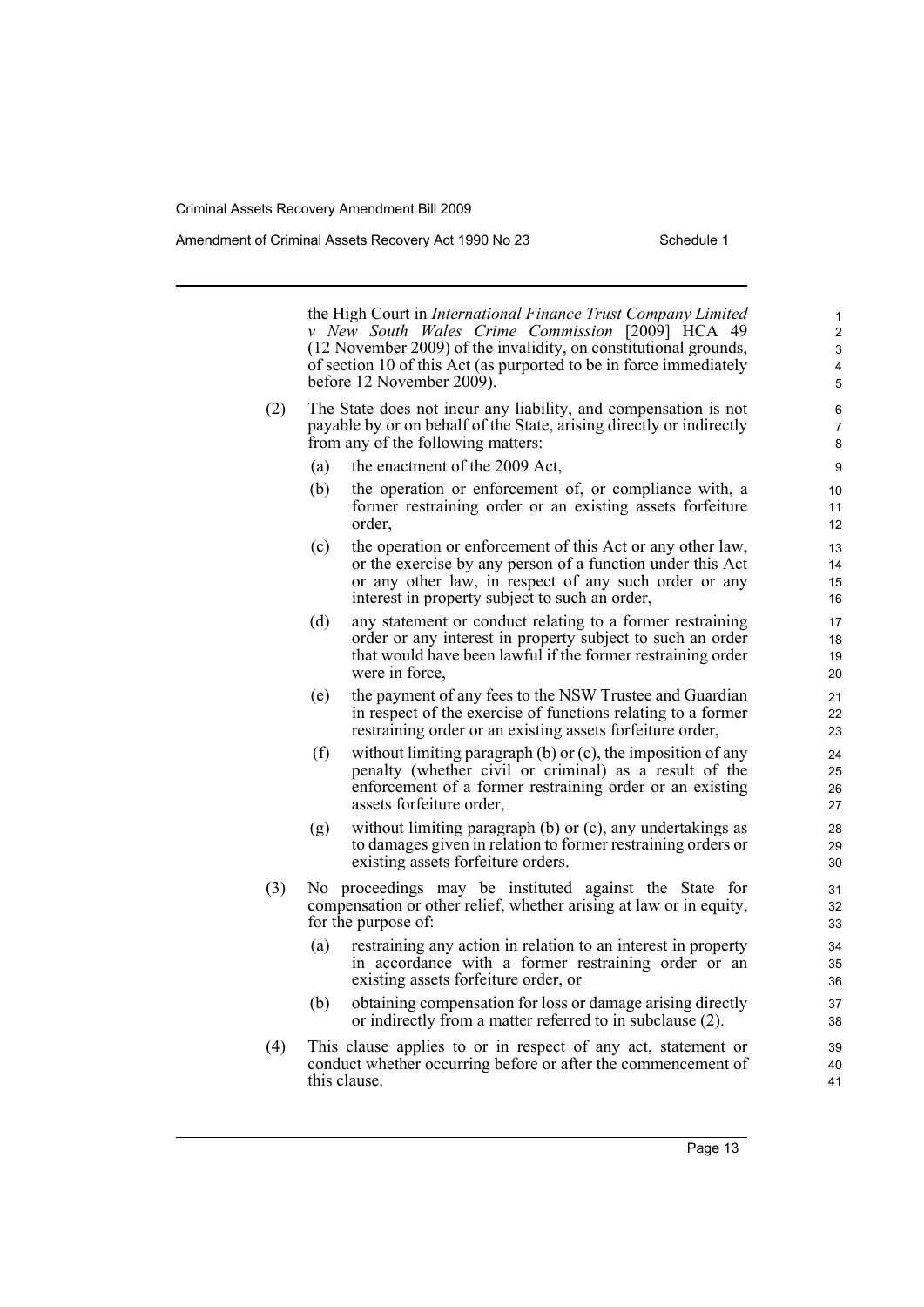Schedule 1 Amendment of Criminal Assets Recovery Act 1990 No 23

|    | (5) | In this clause:                                                                                                                  | $\mathbf{1}$            |
|----|-----|----------------------------------------------------------------------------------------------------------------------------------|-------------------------|
|    |     | <i>compensation</i> includes damages or costs or any other form of<br>compensation (whether or not monetary).                    | $\overline{2}$<br>3     |
|    |     | <i>conduct</i> includes any act or omission, whether unconscionable,                                                             | 4                       |
|    |     | misleading, deceptive or otherwise.                                                                                              | 5                       |
|    |     | former restraining order includes an existing interstate<br>restraining order.                                                   | 6<br>7                  |
|    |     | <i>statement</i> includes a representation of any kind:                                                                          | 8                       |
|    |     | whether made verbally or in writing, and<br>(a)                                                                                  | 9                       |
|    |     | (b)<br>whether negligent, false, misleading or otherwise.                                                                        | 10                      |
|    | (6) | This clause has effect despite any provision of this Act or any<br>other law.                                                    | 11<br>$12 \overline{ }$ |
| 19 |     | <b>Existing assets forfeiture orders</b>                                                                                         | 13                      |
|    | (1) | An existing assets forfeiture order is not invalid merely because                                                                | 14                      |
|    |     | there was no valid restraining order in force when the application                                                               | 15                      |
|    |     | for the existing assets forfeiture order was made or when the                                                                    | 16                      |
|    |     | existing assets forfeiture order was made.                                                                                       | 17                      |
|    | (2) | The validity of an existing assets forfeiture order is not subject to                                                            | 18                      |
|    |     | challenge in any court on the ground that there was no valid                                                                     | 19                      |
|    |     | restraining order in force when the application for the existing                                                                 | 20                      |
|    |     | assets forfeiture order was made or when the existing assets<br>forfeiture order was made.                                       | 21<br>22                |
|    |     |                                                                                                                                  |                         |
|    | (3) | Any act or omission with respect to an existing assets forfeiture<br>order or property affected by such an order done or omitted | 23                      |
|    |     | before the commencement of the 2009 Act is taken to have been                                                                    | 24<br>25                |
|    |     | validly done or omitted, if it would have been valid if it had been                                                              | 26                      |
|    |     | done or omitted after that commencement.                                                                                         | 27                      |
| 20 |     | Existing applications for assets forfeiture orders                                                                               | 28                      |
|    | (1) | An existing forfeiture application is taken to have been validly                                                                 | 29                      |
|    |     | made and may be granted by the Supreme Court under section 22                                                                    | 30                      |
|    |     | whether or not a restraining order is made in respect of interests                                                               | 31                      |
|    |     | in property the subject of the application.                                                                                      | 32                      |
|    | (2) | An application made under section 14 relating to an existing                                                                     | 33                      |
|    |     | forfeiture application, and not determined before the date of                                                                    | 34                      |
|    |     | assent to the 2009 Act, is taken to have been validly made and<br>may be granted by the Supreme Court.                           | 35<br>36                |
|    | (3) | Nothing in subclause (1) prevents an application being made for                                                                  | 37                      |
|    |     | a restraining order in respect of an interest in property that is the                                                            | 38                      |
|    |     | subject of an existing forfeiture application.                                                                                   | 39                      |
|    |     |                                                                                                                                  |                         |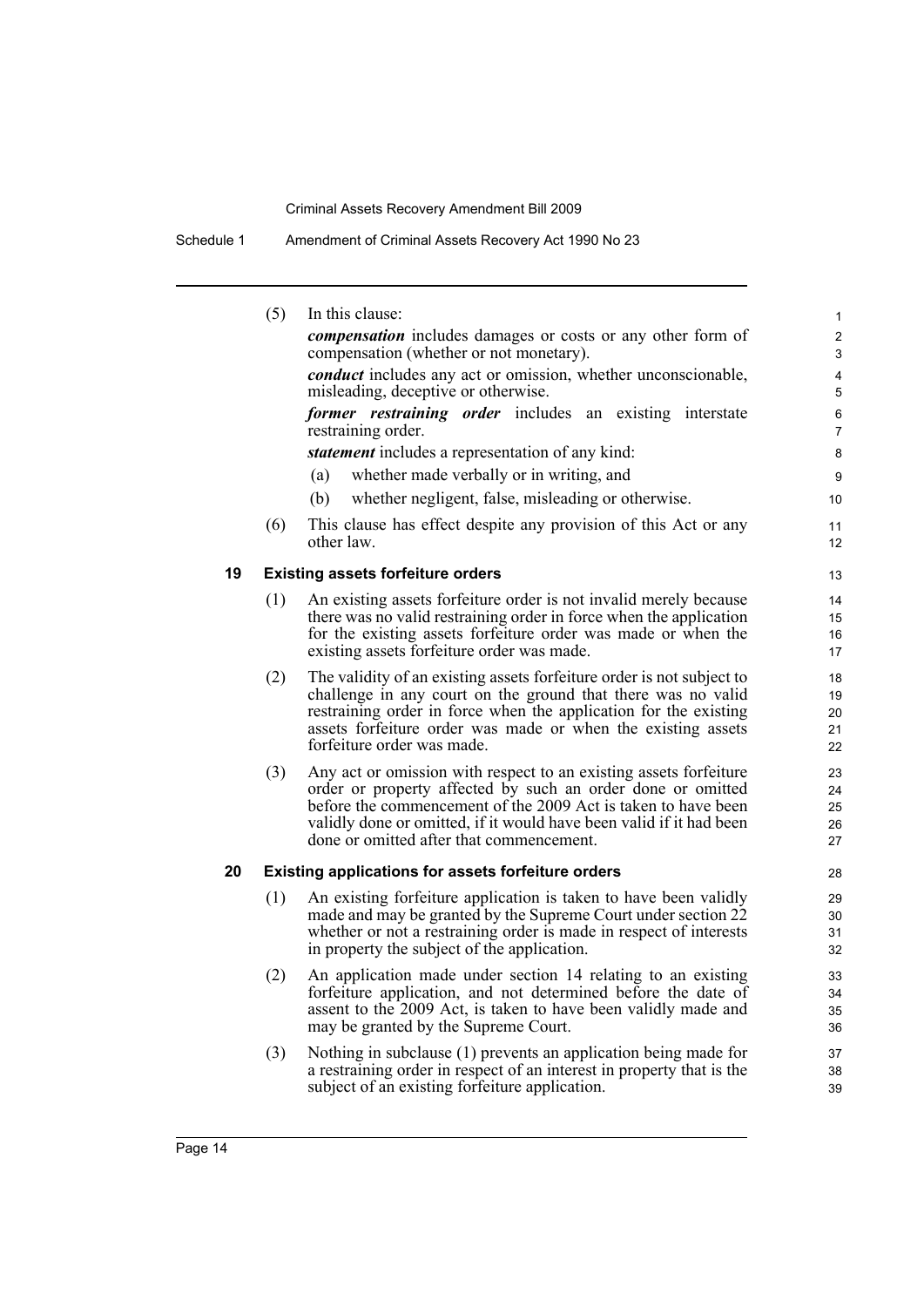#### **21 Interstate restraining orders** (1) This Act (other than sections 10–10D, as inserted by the 2009 Act) applies, and is taken to have always applied, to an existing interstate restraining order on registration under this Act as if it were a restraining order made under section 10A (as substituted by the 2009 Act). (2) Any act or omission with respect to an existing interstate restraining order or property affected by such an order done or omitted before the commencement of the 2009 Act is taken to have been validly done or omitted, if it would have been valid if it had been done or omitted after that commencement. **22 Contraventions of former restraining orders and other offences relating to former restraining orders** A person is not, because of clause 16, liable to prosecution for any act or omission if the act or omission did not, at the time it occurred, constitute an offence. **23 Recordings and caveats** The Commission is not required to take action under section 15 (4) in respect of a current former restraining order merely because of the effect on that order of the invalidity of section 10 (as purported to be in force immediately before 12 November 2009) on constitutional grounds. **24 Regulations** Regulations under clause 1 may have effect despite any provision of this Part. 1 2 3 4 5 6 7 8 9  $10$ 11 12 13 14 15 16 17 18 19 20 21 22 23 24 25